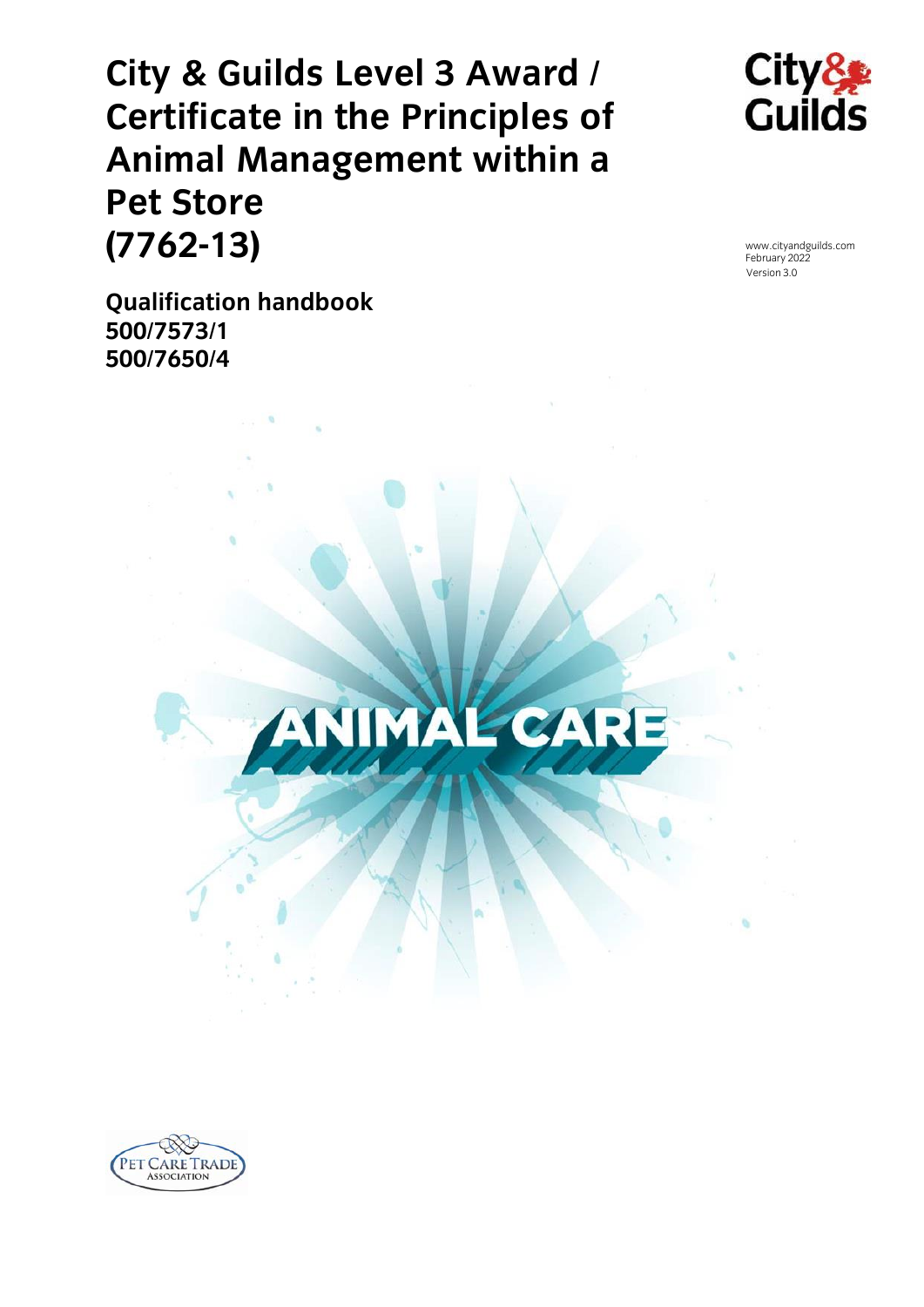**About City & Guilds** across a wide range of industries, and progressing from entry level to the highest levels of professional achievement. With over 8500 centres in 100 countries, City & Guilds is recognised by  $p$  processes worldwide for providing qualifications that offer proof of the skills they need to get the  $\frac{1}{2}$ ing qualitations that of the skills that of the skills the skills theory need to get the skills theory need to get the skills theory need to get the skills the skills the skills the skills the skills the skills t job done.

**City & Guilds Group** which provides management qualifications, learning materials and membership services). City & Guilds HAB (the Hospitality Awarding Body), and City & Guilds Centre for Skills Development. City & Guilds also manages the Engineering Council Examinations on behalf of the Engineering Council. Guilds also manages the Engineering Council Examinations on behalf of the Engineering Council.

**Equal opportunities** this principle in all our activities and published material. A copy of our equal opportunities policy statement is available on our website. statement is available on our website.

**Copyright**<br>The content of this document is, unless otherwise indicated, © The City and Guilds of London The content of the accument is, unless other the mandated, © The City and Cumus of London.<br>Institute and may not be conjed, reproduced or distributed without prior written consent Institute and may not be copied, reproduced or distributed without prior written consent.

However, approved City & Guilds centres and learners studying for City & Guilds qualifications may photocopy this document free of charge and/or include a PDF version of it on centre intranets on the following conditions:

- centre staff may copy the material only for the purpose of teaching learners working towards a<br>City & Guilds qualification, or for internal administration purposes
- learners may copy the material only for their own use when working towards a City & Guilds<br>qualification qualification

The *Standard Copying Conditions* (which can be found on our website) also apply.

Please note: National Occupational Standards are not © The City and Guilds of London Institute.<br>Please check the conditions upon which they may be copied with the relevant Sector Skills Council. Please check the conditions upon which they may be copied with the relevant Sector Skills Council.

### **Publications**

City & Guilds publications are available from our website or from our Publications Sales department. using the contact details shown below. using the contact details shown below.

Every effort has been made to ensure that the information contained in this publication is true and correct at the time of going to press. However, City & Guilds' products and services are subject to continuous development and improvement and the right is reserved to change products and services from time to time. City & Guilds cannot accept liability for loss or damage arising from the services from time to time. City & Guilds cannot accept liability for loss or damage arising from the use of information in this publication.

**City & Guilds London EC1A 9DE**  $T + 44$  (0)844 543 0000

**T +44 (0)844 543 0000 [www.cityandguilds.com](mailto:centresupport@cityandguilds.com) F +44 (0)20 7294 2413 centresupport@cityandguilds.com**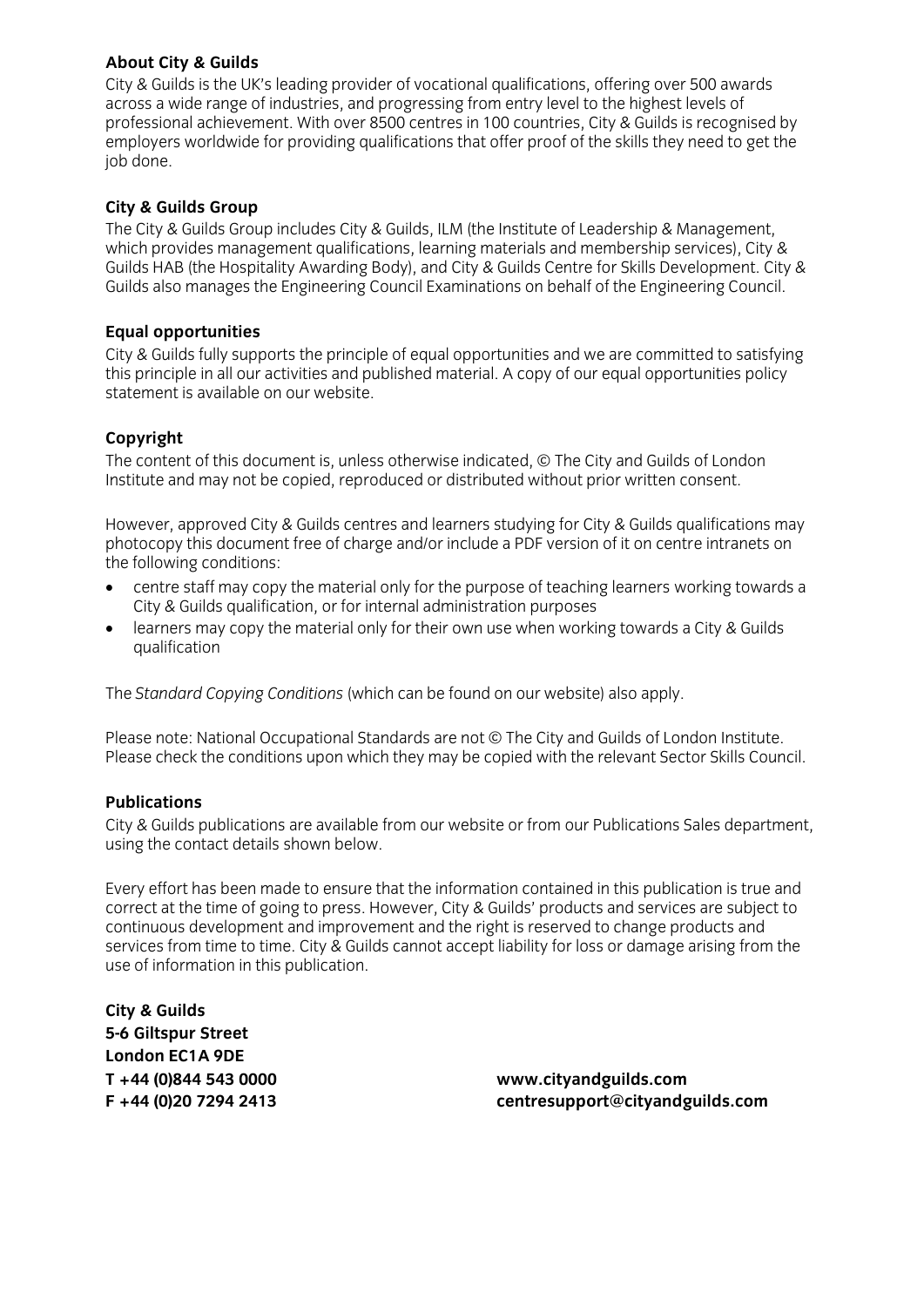# City & Guilds Level 3 Award /<br>Certificate in the Principles of Animal Management within a Pet Store (7762-13)



## $\frac{1}{2}$ **Qualification handbook** Estimal Section 2022<br>
Version 2.0

Version 2.0

| <b>Qualification title</b>                                                         | <b>Number</b> | Guided<br>Learning<br><b>Hours (GLH)</b> | Total<br>Qualification<br>Time (TQT) |
|------------------------------------------------------------------------------------|---------------|------------------------------------------|--------------------------------------|
| Level 3 Award in the Principles of Animal Management within a Pet 7762-13<br>Store |               | 50                                       | 80                                   |
| Level 3 Certificate in the Principles of Animal Management within a<br>Pet Store   | 7762-13       | 120                                      | 180                                  |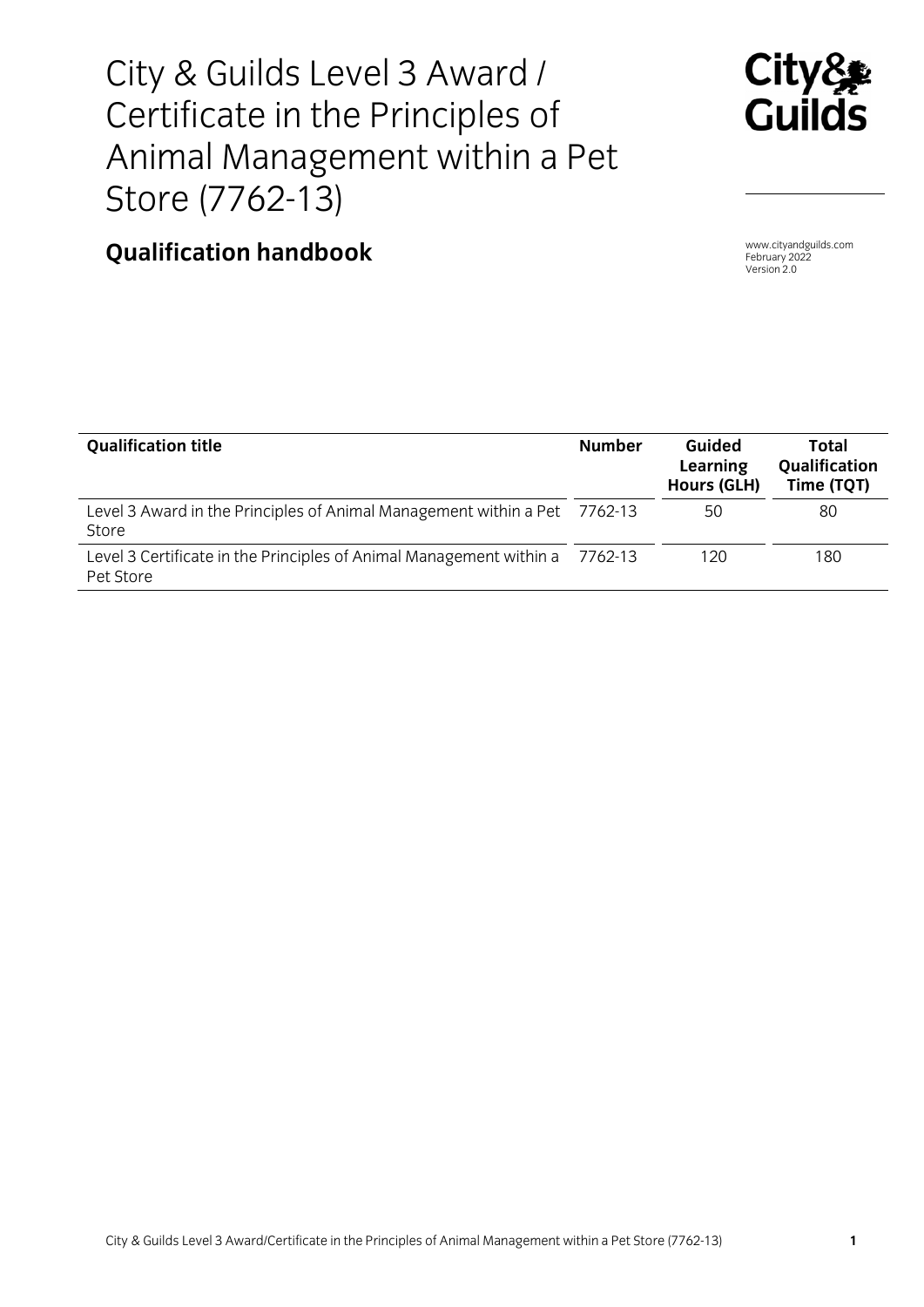### future **City City City Contral** Skills for a brighter



**[www.cityandguilds.com](http://www.cityandguilds.com/)**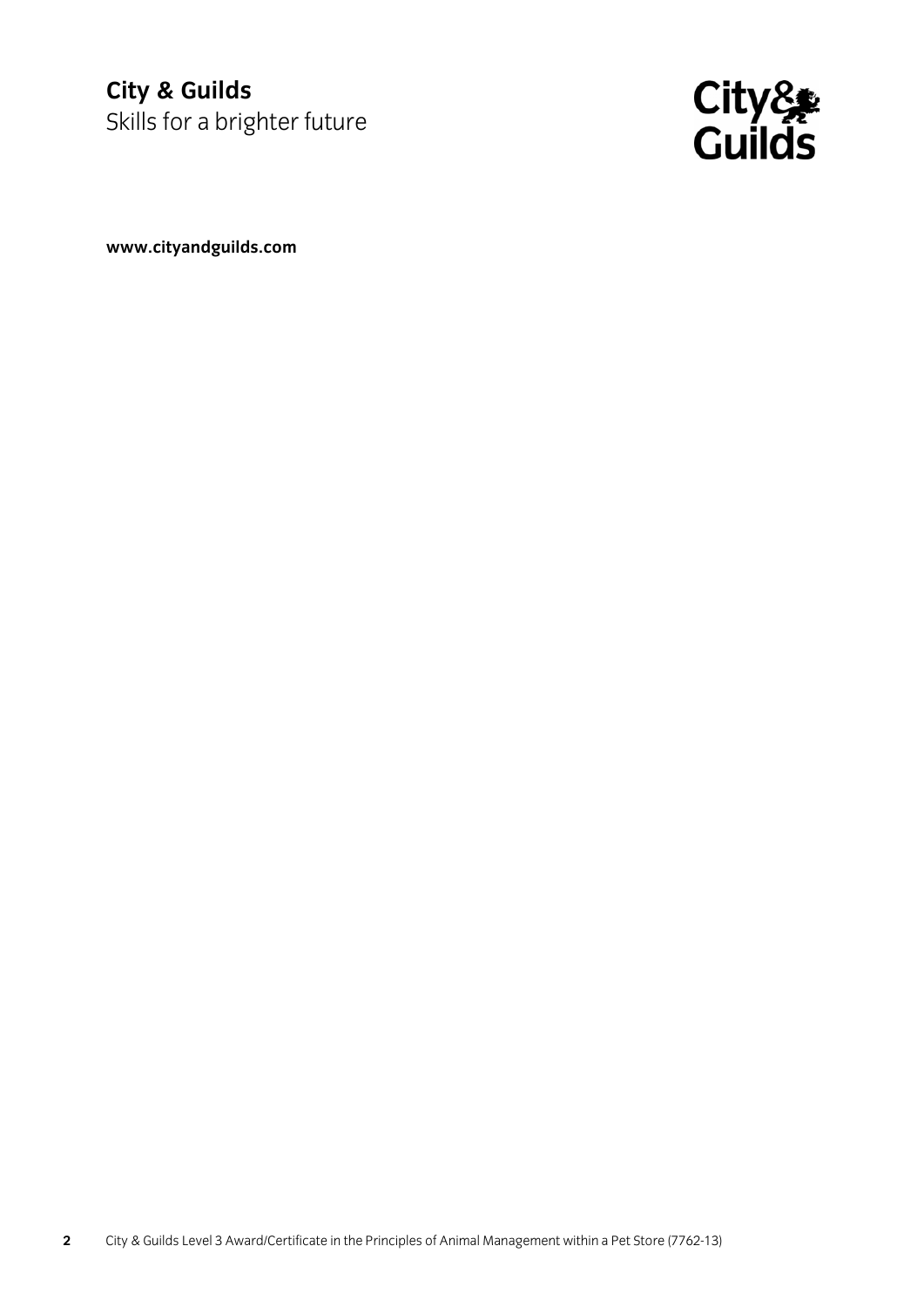# **Contents**

|                         | Introduction to the qualifications                            | 5              |
|-------------------------|---------------------------------------------------------------|----------------|
| 1.1                     | Qualification structure                                       | 5              |
| 1.2                     | Opportunities for progression                                 | 6              |
| 1.3                     | Qualification support materials                               | 6              |
| $\overline{2}$          | <b>Centre requirements</b>                                    | $\overline{7}$ |
| 2.1                     | Resource requirements                                         | $\overline{7}$ |
| 2.2                     | Learner entry requirements                                    | 8              |
| 3                       | <b>Course design and delivery</b>                             | 9              |
| 3.1                     | Initial assessment and induction                              | 9              |
| 3.2                     | Recommended delivery strategies                               | 9              |
| $\overline{\mathbf{4}}$ | <b>Assessment</b>                                             | 10             |
| 4.1                     | Summary of assessment methods                                 | 10             |
| 4.2                     | Assignments                                                   | 10             |
| 4.3                     | Re-submission of work                                         | 10             |
| 4.4                     | Recognition of prior learning (RPL)                           | 10             |
| 5                       | <b>Units</b>                                                  | 11             |
| 6                       | <b>Registration and Certification</b>                         | 12             |
| <b>Unit 303</b>         | The principles of animal management within a pet store        | 13             |
| <b>Unit 304</b>         | The principles of pet store management systems and procedures | 19             |
| <b>Appendix 1</b>       | <b>Sources of general information</b>                         | 25             |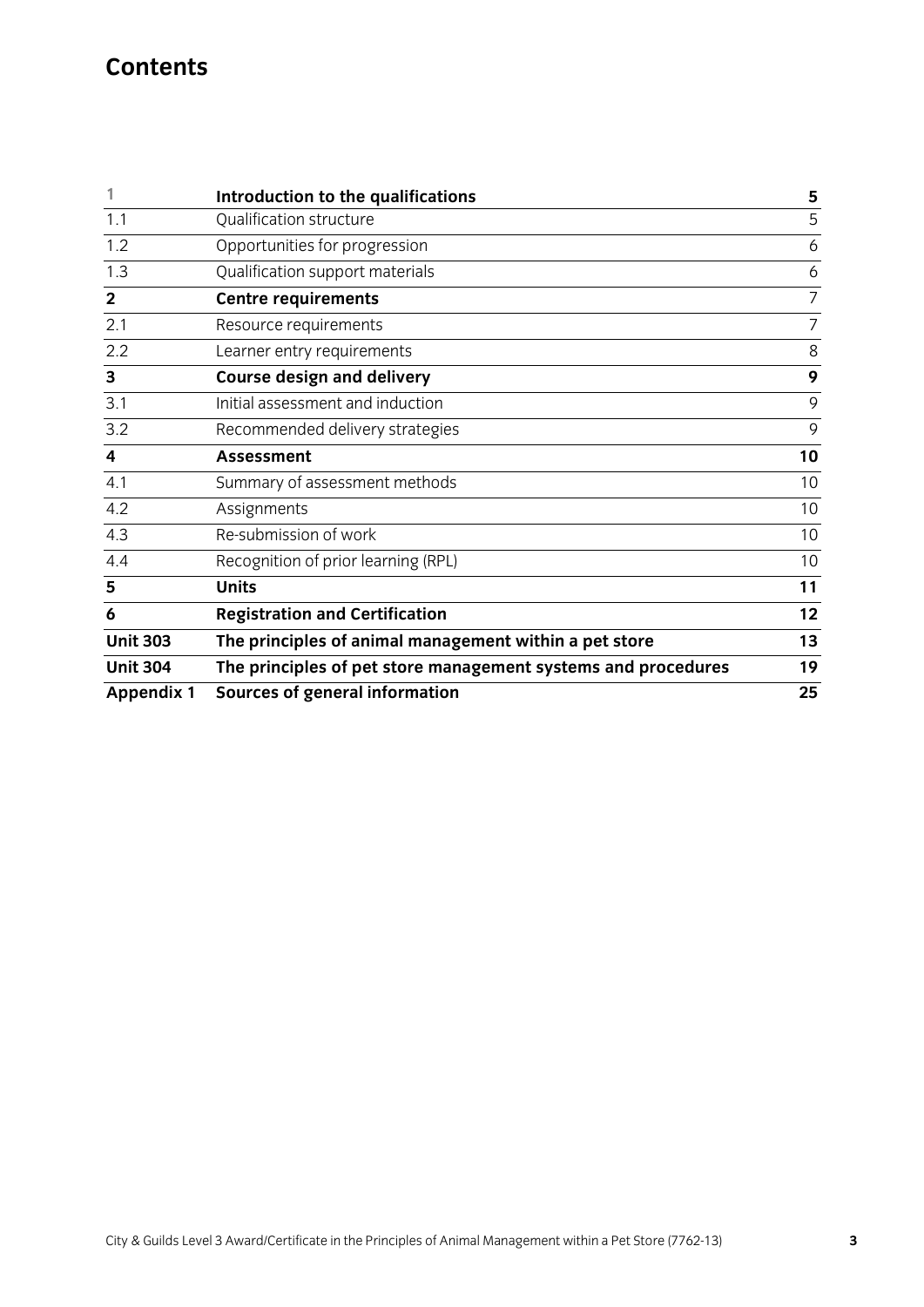### future **City City City Contral** Skills for a brighter



**[www.cityandguilds.com](http://www.cityandguilds.com/)**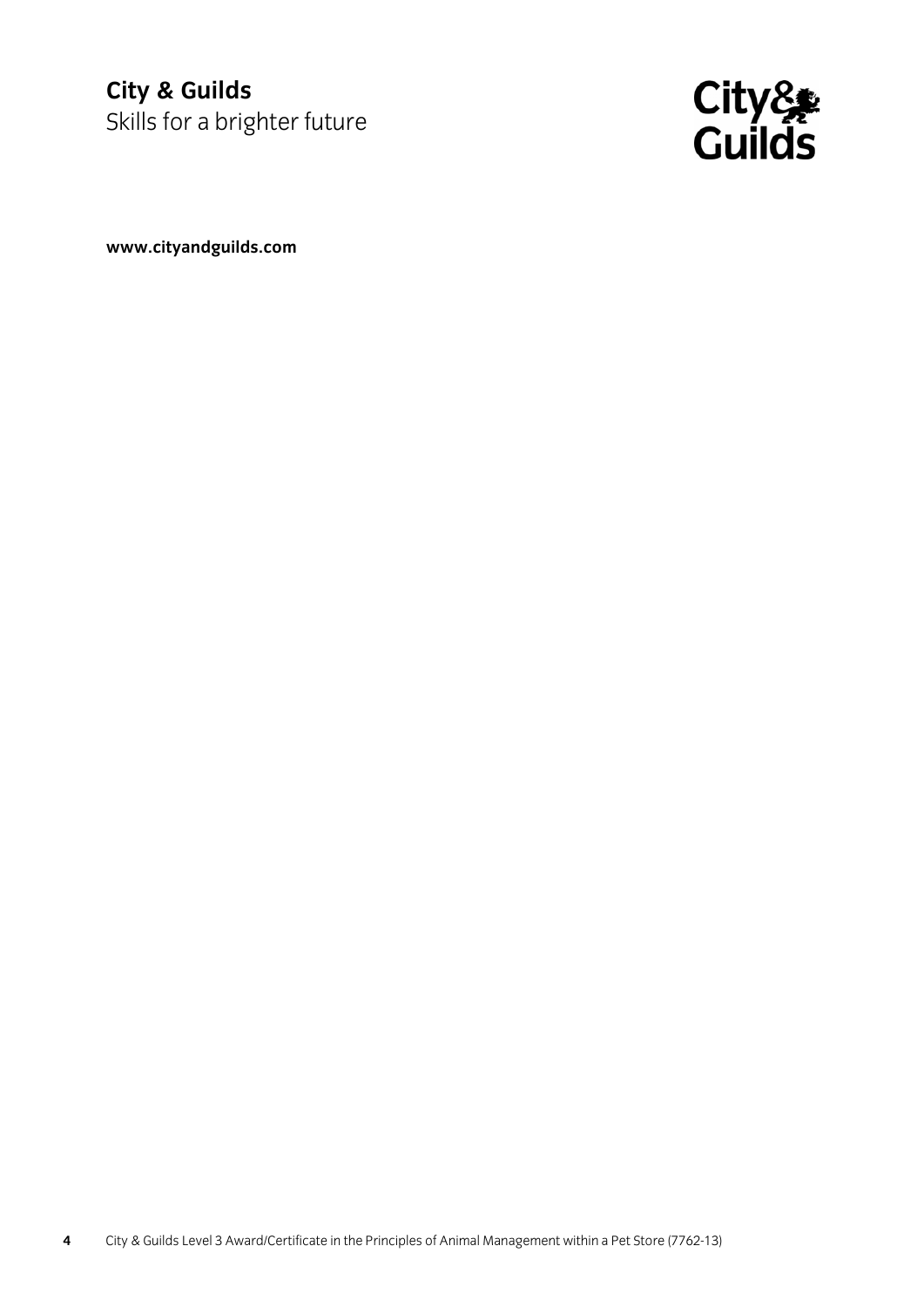### <span id="page-6-0"></span> $\mathbf{1}$ **1 Introduction to the qualifications**

This document contains the information that centres need to offer the following qualifications:

| <b>Qualification title and level</b>                                             | City & Guilds<br>qualification<br>number | Qualification<br>accreditation<br>number |
|----------------------------------------------------------------------------------|------------------------------------------|------------------------------------------|
| Level 3 Award in the Principles of Animal Management within<br>a Pet Store       | 7762-13                                  | 500/7650/4                               |
| Level 3 Certificate in the Principles of Animal Management<br>within a Pet Store | 7762-13                                  | 500/7573/1                               |

These qualifications are aimed at learners who wish to progress to or are working in the pet store industry. They cover the principles of animal management within a pet store and the principles of pet store management systems and procedures. The Level 3 Award/Certificate in the Principles of Animal Management within a Pet Store (7762-13) qualifications can contribute towards the knowledge and understanding required for the related work-based qualification while not requiring or proving evidence of occupational competence. The qualification is suitable for learners established in the industry and/or sufficiently advanced to study for a level 3 qualification. It provides a valuable route for learners who do not have access to an N/SVQ or work based qualification. for learners who do not have access to an N/SVQ or work based qualification.

### **The qualifications replace 7762-03 City & Guilds Award/Certificate in the Principles of Andrew 1 September 2011. after 1 September 2011.**

The Level 3 Award/Certificate in the Principles of Animal Management within a Pet Store (7762-13) were developed in association with the Pet Care Trade Association. (7762-13) were developed in association with the Pet Care Trade Association.

#### $1.1$ **Oualification structure**

To achieve the City & Guilds Level 3 Award in the Principles of Animal Management within a Pet Store. learners must pass either one of the units. To achieve the City & Guilds Level 3 Certificate in the Principles of Animal Management within a Pet Store, learners must pass both units. Principles of Animal Management within a Pet Store, learners must pass both units.

| <b>Qualification title</b>                                                       | <b>Number</b> | Guided<br>Learning<br><b>Hours (GLH)</b> | <b>Total</b><br>Qualification<br>Time (TQT) |
|----------------------------------------------------------------------------------|---------------|------------------------------------------|---------------------------------------------|
| Level 3 Award in the Principles of Animal<br>Management within a Pet Store       | 7762-13       | 50                                       | 80                                          |
| Level 3 Certificate in the Principles of Animal<br>Management within a Pet Store | 7762-13       | 120                                      | 180                                         |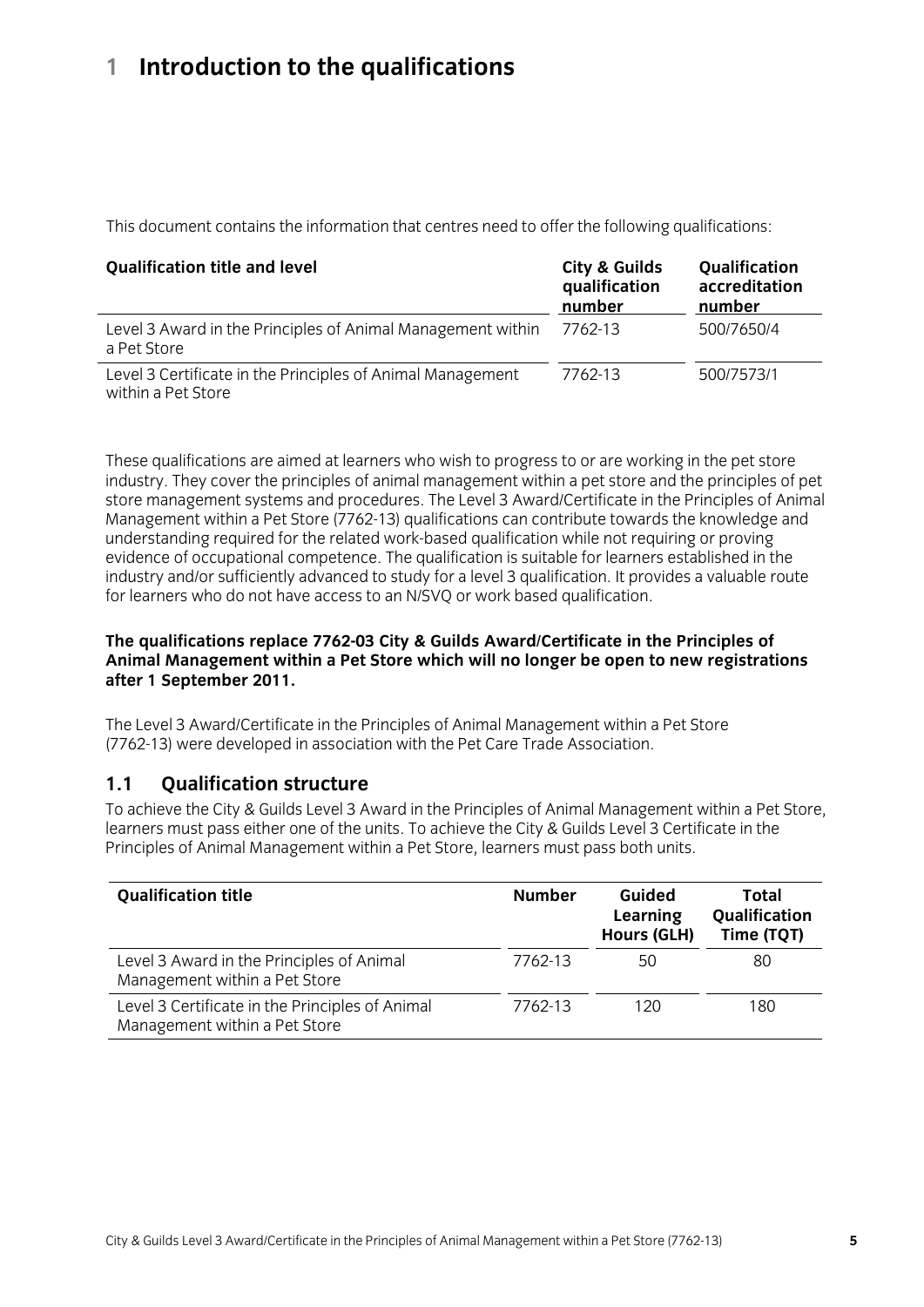<span id="page-7-0"></span>The diagram below illustrates the unit titles, the credit value of each unit and the title qualifications which will be awarded to learners successfully completing the required qualifications which will be available to complete the successfully completing the required combination of  $\mu$ of units and/or credits. It also shows any excluded combination of units.

| <b>Unit</b><br>accreditation<br>number | City &<br><b>Guilds unit</b><br>number | Unit title                                                                | Mandatory/<br>optional for full<br>qualification | <b>Credit</b><br>value |
|----------------------------------------|----------------------------------------|---------------------------------------------------------------------------|--------------------------------------------------|------------------------|
| F/502/4723                             | <b>Unit 303</b>                        | The principles of<br>animal<br>management<br>within a pet store           | Mandatory                                        | 10                     |
| A/502/4722                             | <b>Unit 304</b>                        | The principles of<br>pet store<br>management<br>systems and<br>procedures | Mandatory                                        | 8                      |

**1.2 • Opportunities for progression**<br>On completion of these qualifications learners may progress into employment or to the following City & Guilds qualifications:

An NVQ in Animal Care or the City & Guilds Level 3 Certificate, SubsidiaryDiploma, Diploma An Angles and animal Care of the City of Guilds Level 3 Certificate, Subsidiary Diploma, Diploma, Diploma, Dip or Extended Diploma in Animal Management.

### $1.3$

**1.3 Qualification support materials** qualifications: qualitations:

| <b>Description</b>                                         | <b>How to access</b>                        |
|------------------------------------------------------------|---------------------------------------------|
| Qualification Handbook                                     | www.cityandguilds.com or<br>www.nptc.org.uk |
| Assignment guide                                           | www.cityandguilds.com                       |
| Marking guide                                              | www.cityandguilds.com                       |
| Fast track approval forms/generic fast track approval form | www.cityandguilds.com                       |
| Europass Certificate                                       | www.cityandguilds.com                       |
|                                                            |                                             |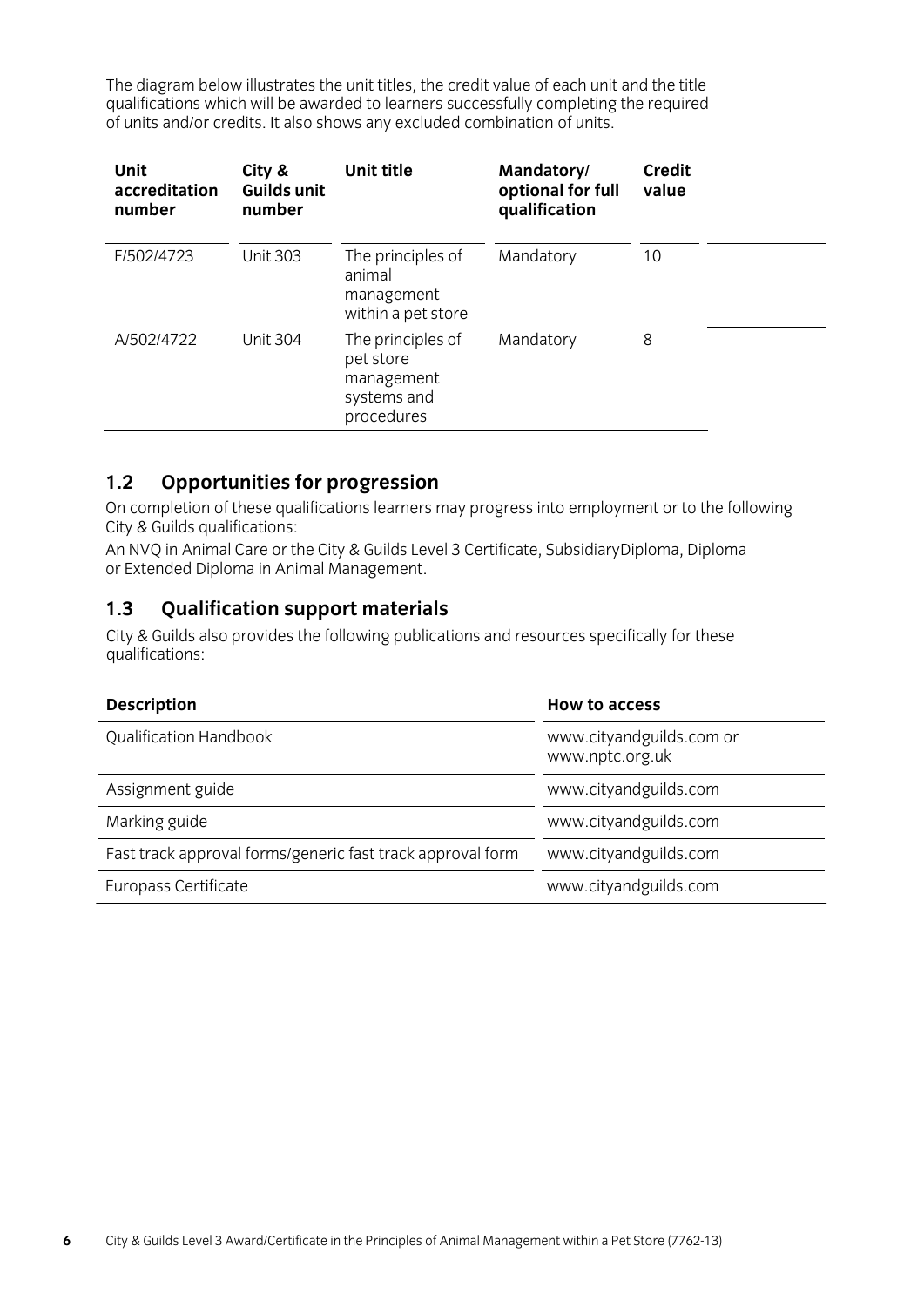### <span id="page-8-0"></span>**2 Centre requirements**

This section outlines the approval processes for Centres to offer the Level 3 Award/Certificate in the Principles of Animal Management within a Pet Store (7762-13) and any resources that Centreswill need in place to offer the qualifications including qualification-specific requirements for Centre need in place to offer the qualifications including qualification-specific requirements for Centre staff.

# **Centres already offering City & Guilds qualifications in this subject area**

Management within a Pet Store may apply for approval for the 7762-13 Level 3 Award/Certificate in the Principles of Animal Management within a Pet Store using the fast track form providing they meet all of the approval criteria specified in the fast track form guidancenotes. meet all of the approval criteria specified in the fast track form guidancenotes.

#### $2.1$ **2.1 Resource requirements**

Physical resources and site agreements<br>As long as the requirements for the award are met, tutors/assessors may design courses of study in any way that they feel best meets the needs and capabilities of the learners. Units are broadly the same size and centres may deliver them in any order they wish. Centres may wish to introduce other topics as part of the programme which will not be assessed through the qualifications, e.g. to meet local needs. meet local needs.

Human resources<br>Staff delivering these qualifications must be able to demonstrate that they meet the following occupational expertise requirements. They should:

- be technically competent in the areas for which they are delivering training and/or have experience of providing training. This knowledge must be at least to the same level as the training being delivered
- have recent relevant experience in the specific area they will be assessing
- be occupationally knowledgeable in the area of animal management for which they are delivering training. This knowledge must be at least to the same level as the training being delivered
- have cred  $\sigma$   $\sigma$   $\sigma$   $\sigma$   $\sigma$   $\sigma$

Centre staff may undertake more than one role, e.g. tutor and assessor or internal verifier, but must never internally verify their own assessments. never internally verify their own assessments.

### Assessors and internal verifiers

While the Assessor/Verifier (A/V) units are valued as qualifications for centre staff, they are not currently a requirement for the qualifications. currently a requirement for the qualifications.

Assessors should be occupationally competent, either qualified to level 4 or above in animal care<br>and management or have sufficient and current experience of working in the industry, or a related industry, at this level. They should have had formal training in assessment, which may be A1, D32/33 or other training that allows the assessor to demonstrate competence in the practice of  $\sigma$  or  $\sigma$  or  $\sigma$  that allows the assessment competence in the product of  $\sigma$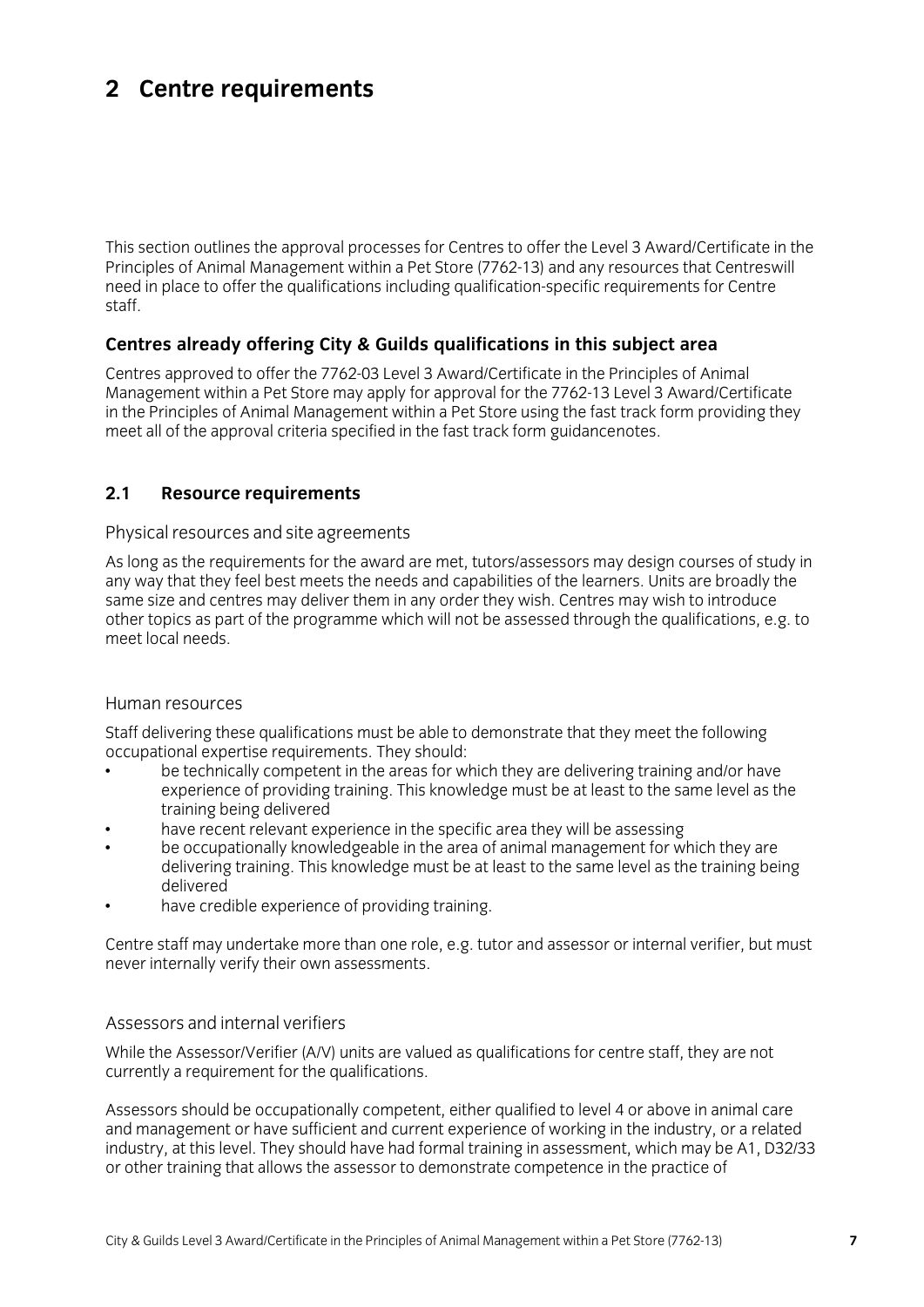<span id="page-9-0"></span>assessment. This training may be carried out in-house or with an external agency. It would be envisaged that the training would encompass, but not be limited to:

- Assessment planning
- Methods of assessment
- $\cdot$  Feedback
- Recording of evidence.

Internal verifiers/qualification coordinators must be occupationally competent or qualified to at least level 4 in animal care and management or have sufficient and current experience of working in the industry, or a related industry, at this level. They should have had formal training in assessment, as above, and have experience of internal verification of NVQs, or training in the quality assurance  $\alpha$  above, and have experience of  $\alpha$  internal verifies of  $\alpha$  in the system of  $\alpha$  in the quality assume  $\alpha$ systems required by the awarding body.

**Continuing professional development (CPD)** occupational area and of best practice in delivery, mentoring, training, assessment and verification,  $\frac{1}{2}$  and that it takes account of any national or legislative developments and that it takes account of any national or legislative dependents.

### $2.2$

**2.2 Learner entry requirements**<br>There are no formal entry requirements for learners undertaking these qualifications. However, centres must ensure that learners have the potential and opportunity to gain the qualifications. successfully. Learners should not be entered for a qualification of the same type, content and level as that of a qualification they already hold. as that of  $\frac{1}{\sqrt{2}}$  and  $\frac{1}{\sqrt{2}}$  and  $\frac{1}{\sqrt{2}}$  and  $\frac{1}{\sqrt{2}}$  and  $\frac{1}{\sqrt{2}}$ 

Age restrictions<br>These qualifications are not approved for use by learners under the age of 16, and City & Guilds cannot accept any registrations for learners in this age group. cannot accept any registrations for learners in this age group.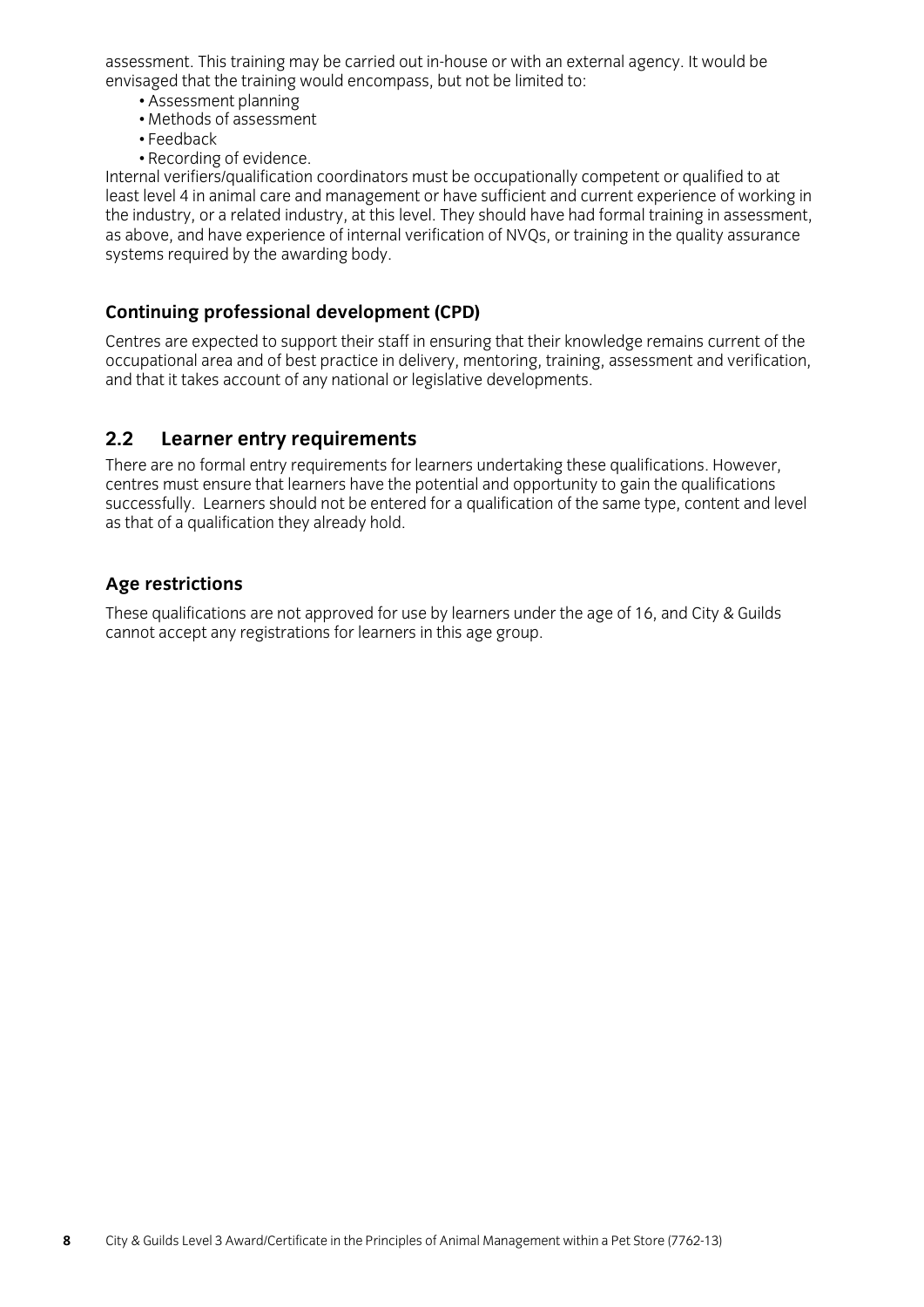# <span id="page-10-0"></span>**3 Course design and delivery**

#### Initial assessment and induction  $3.1$

**2.1 Centres will need to make an initial assessment of each learner prior to the start of their programme** Centres will need to make a make a matter of the start of the start of the start of the start of the start of the start of the start of the start of the start of the start of the start of the start of the start of the star to ensure they are entered for an appropriate type and level of qualification.

- any specific training needs the learner has, and the support and guidance they may require<br>• any specific training needs the learner has, and the support and guidance they may require<br>when working towards their qualifica  $\frac{1}{2}$  towards the towards their qualitations. This is sometimes referred to as diagnostic as diagnostic as diagnostic as diagnostic as diagnostic as diagnostic as diagnostic as diagnostic as diagnostic as diagnostic a
	- any units the learner has already completed, or credit they have accumulated which is<br>relevant to the qualifications they are about to begin relevant to the qualifications they are about to begin.

City & Guilds recommends that centres provide an induction programme to ensure the learner fully<br>understands the requirements of the qualifications they will work towards, their responsibilities as a learner, and the responsibilities of the centre. It may be helpful to record the information on a learning contract. learning contract.

### $3.2$

**3.2 Recommended delivery strategies**  $\alpha$  the qualifications before designing a course programme of the qualifications before designing a course programme.

- best meets the needs and capabilities of their learners<br>• best meets the needs and capabilities of their learners
	- satisfies the requirements of the qualifications.

when designing and demoning the course programme, centres might men to incorporate other<br>teaching and learning that is not assessed as nart of the qualifications. This might include the teaching and the quality that is not assessed as part of the quality of the quality of the  $\frac{1}{2}$ 

- literacy, language and/or numeracy
	- personal learning and thinking<br>• personal and social development
	- personal and social development<br>• employability
	- employability

where applicable, this could involve enabling the learner to access relevant qualifications covering<br>these skills these skills.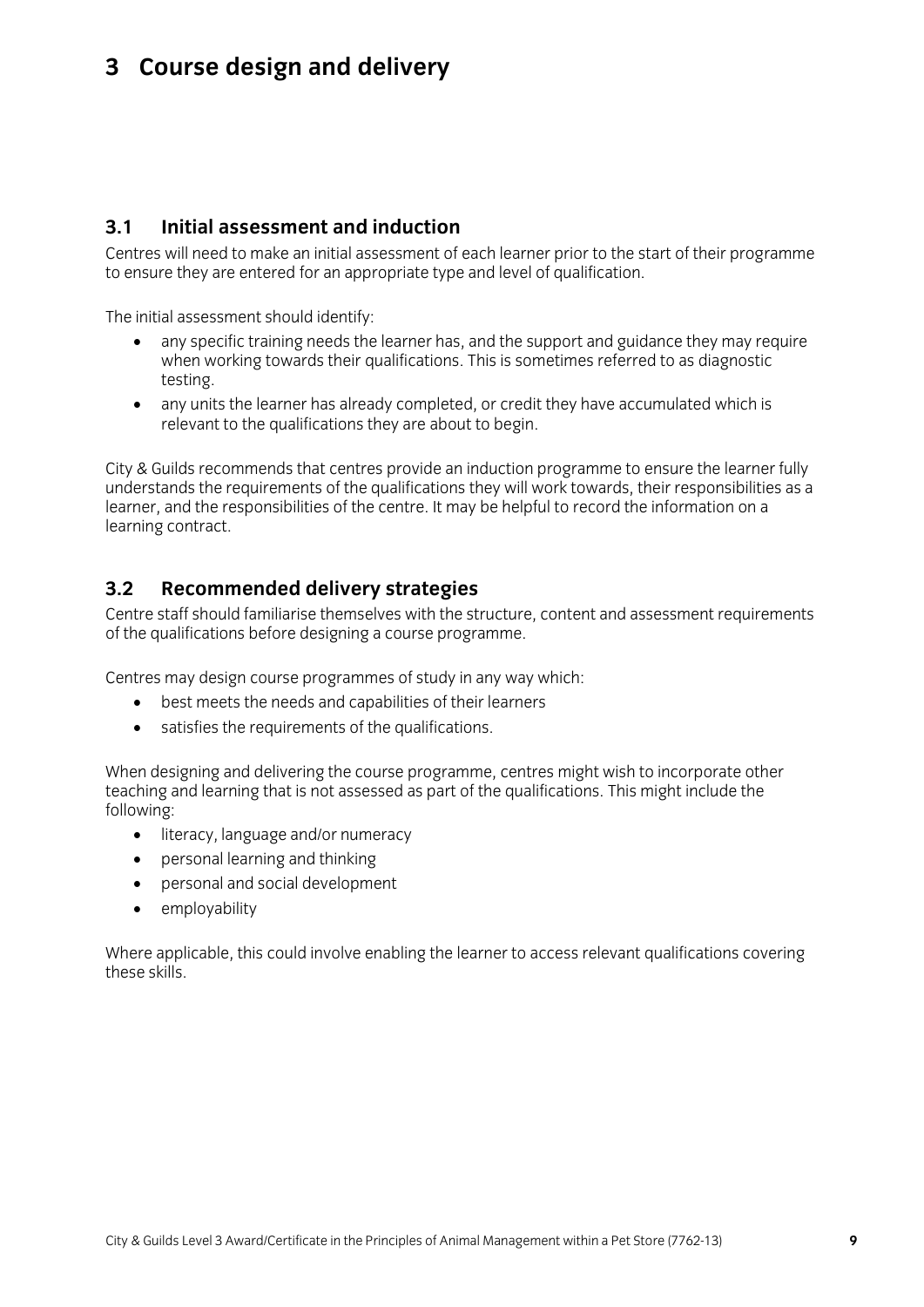### <span id="page-11-0"></span>4 Assessment **4 Assessment**

#### $4.1$ **4.1 Summary of assessment methods**

City & Guilds provides the following assessments:<br>An Assignment Guide containing assignments for each unit  $\alpha$  and  $\alpha$  assignment containing assignments for each unit  $\alpha$ 

The Assignment Guide for these qualifications is available to download from our website password<br>protected; the passwords will be advertised on the Walled Garden catalogue. protected; the passwords will be advertised on the Walled Garden catalogue.

### **Time constraints**

All assignments must be completed and assessed within the learner's period of registration. Centres should advise learners of any internal timescales for the completion and marking of individual assignments. individual assignments.

### **4.2 Assignments**  $4.2$

303 - Principles of animal management in a pet store 304- Principles of pet store management systems and procedures 304- Principles of pet store management systems and procedures

#### $4.3$ **Re-submission of work 4.3 Re-submission of work**

 $C_{\text{c}}$  are a statistical policy on the following policy on the results  $\mathcal{C}_{\text{c}}$ 

Learners who fail an assignment on the formal (summative) submission, or who would like the opportunity to improve their grade, may re-submit once only and may then achieve either a Pass, Merit or Distinction as appropriate. An appropriate time period between formal submission and resubmission should be set by the centre. Multiple re-submissions are not permitted. Learners who fail to hand in work on the formal submission date. where there is no legitimate reason, should be capped to a maximum of a Pass grade only at the re-submission stage. It is at the discretion of the centre to set informal (formative) submission dates, if appropriate, and a formal submission date. centre to set informal (formative) submission dates, if appropriate, and a formal submission date.

### $44$

**4.4 Recognition of prior learning (RPL)** could contribute to a qualification. could contribute to a qualification.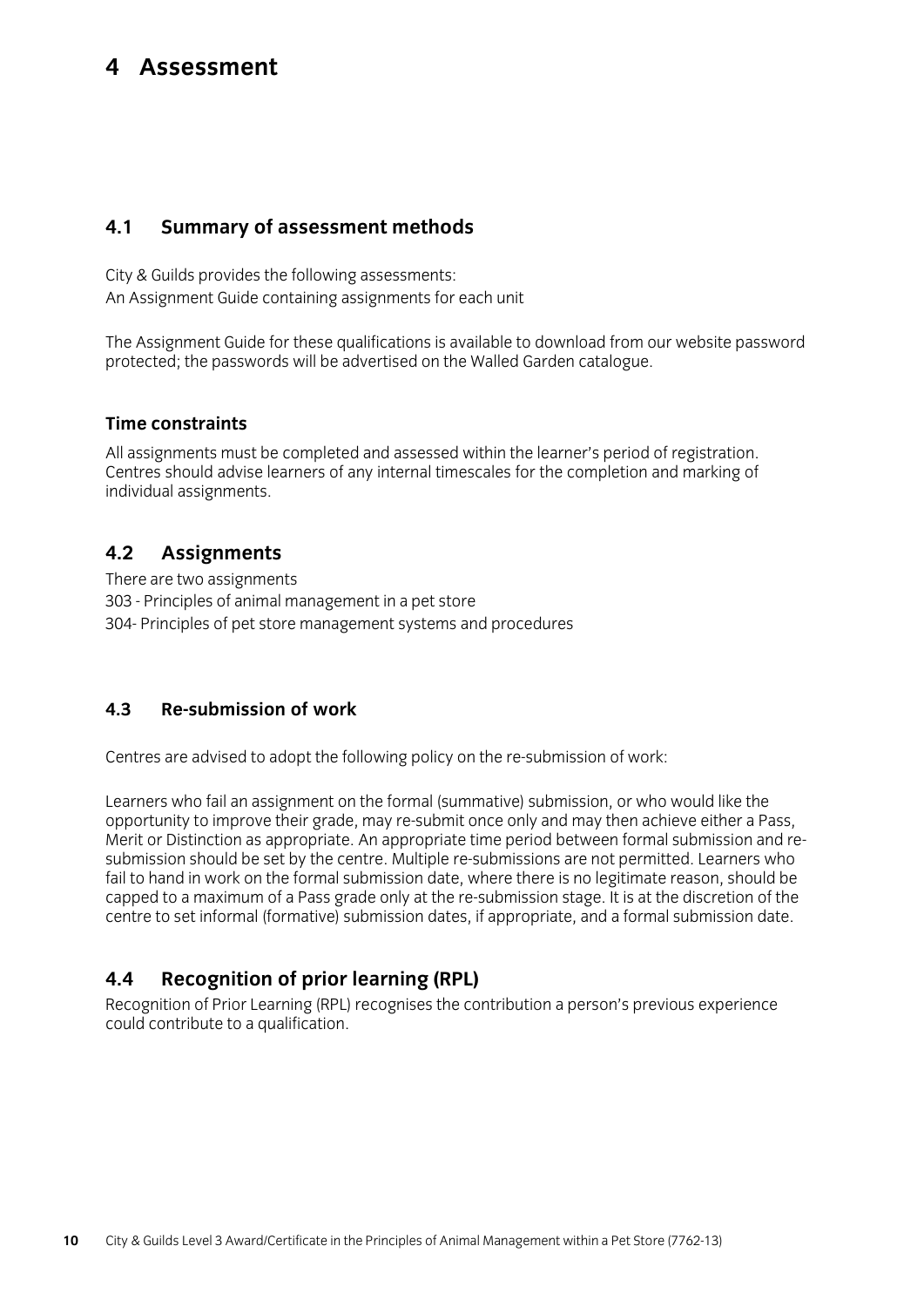| City & Guilds<br>unit number | Title                                                                                                                     | Unit<br>number |
|------------------------------|---------------------------------------------------------------------------------------------------------------------------|----------------|
| Units                        |                                                                                                                           |                |
| 303                          | The principles of animal management within a pet<br>store                                                                 | F/502/4723     |
| 304                          | The principles of pet store management systems<br>and procedures                                                          | A/502/4722     |
| Certification<br>modules     |                                                                                                                           |                |
| 901                          | Certification module for Level 3 Award in the<br>Principles of Animal Management within a Pet<br>Store - pass grade       | N/A            |
| 902                          | Certification module for Level 3 Certificate in the<br>Principles of Animal Management within a Pet<br>Store - pass grade | N/A            |

### <span id="page-12-0"></span>**Summary of units and modules**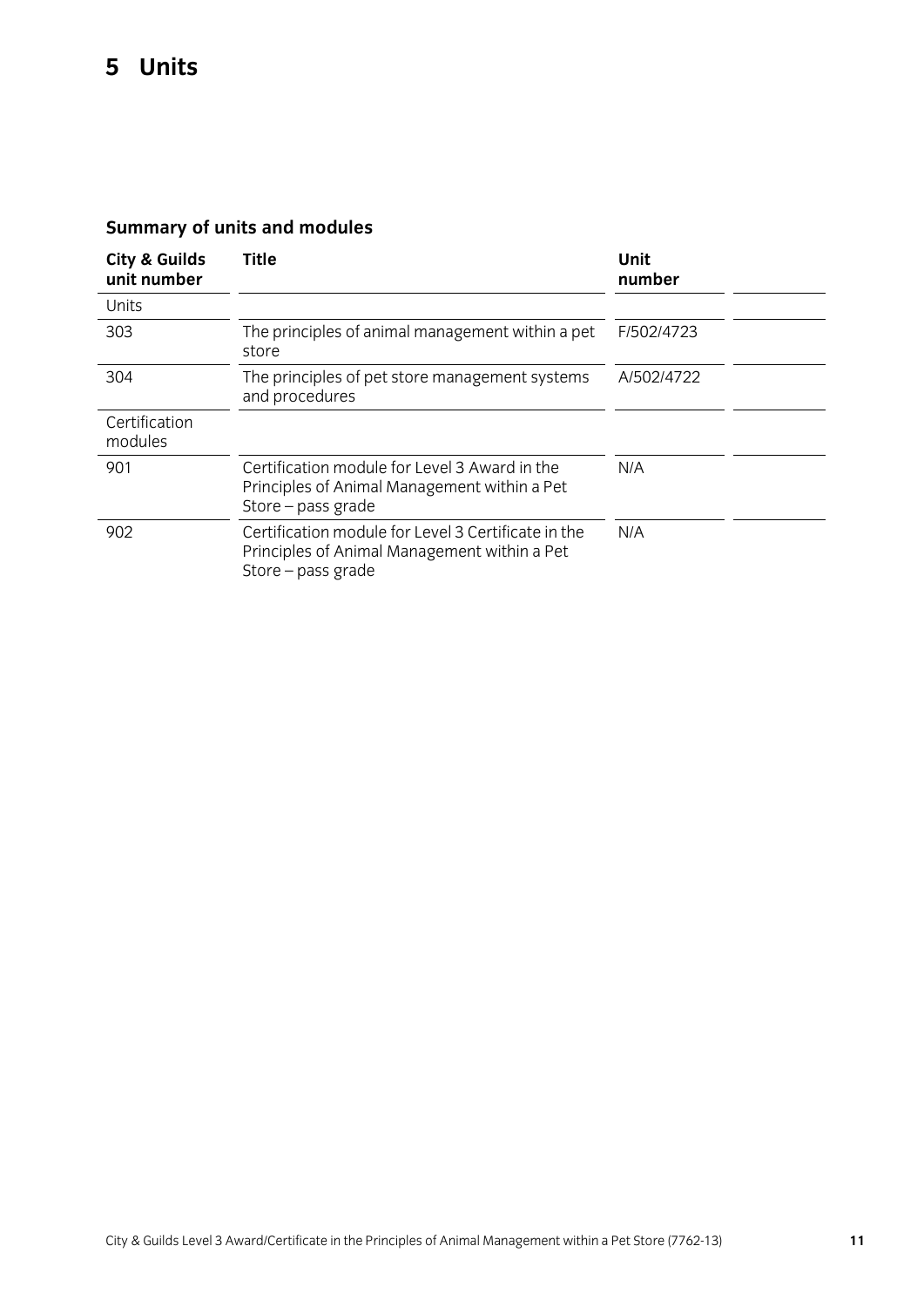### <span id="page-13-0"></span>6 **6 Registration and Certification**

Tutors and Examination Officers should ensure that candidates are registered onto 7762-13 and<br>that all 7762-13 documentation for teaching and administration with City & Guilds is used.  $\frac{1}{\alpha}$  all  $\frac{1}{\alpha}$  documentation for teaching and administration with  $\frac{1}{\alpha}$ 

When candidates' results are submitted to City & Guilds, centres should also submit the relevant<br>Award or Certificate certification module, according to which units the candidate has achieved, so that the appropriate certificate is generated. that the appropriate certificate is generated.

 $\frac{1}{2}$  or  $\frac{1}{2}$  for  $\frac{1}{2}$  for  $\frac{1}{2}$  for certification

| Level 3 Award in the Principles of Animal Management within a Pet Store<br>$(7762-13)$<br><b>OAN 500/7650/4</b> |                                          |
|-----------------------------------------------------------------------------------------------------------------|------------------------------------------|
| Rules for achievement of qualification                                                                          | A minimum of 8 credits from two optional |

Rules for achievement of qualification A minimum of 8 credits from two optional

### **Level 3 Certificate in the Principles of Animal Management within a Pet Store (7762-13)**

| Rules for achievement of qualification | A minimum of 18 credits from two mandatory<br>units (303 and 304) plus 902 for certification |
|----------------------------------------|----------------------------------------------------------------------------------------------|
|                                        |                                                                                              |

- Learners must be registered at the beginning of their course. Centres should submit registrations using Walled Garden or Form S (Registration), under scheme/complex 7762-13. registrations using Walled Garden or Form S (Registration), under scheme/complex 7762-13.
- When assignments have been successfully completed results should be submitted on needs to be submitted to generate the appropriate certificate. Centres should note that needs to be committed to generate the appropriate certification records are complete.<br>results will not be processed by City & Guilds until verification records are complete results will not be processed by City & Guilds until verification records are complete.
- Learners achieving the number and combination of assessment components required to meet a defined Rule of Combination will be issued with a Full Certificate. Centres must submit a certification module to allow this to hannen submit a certification module to allow this to happen.

Full details on the procedures for all City & Guilds qualifications can be found on the City & Guilds on-<br>line catalogue. line catalogue.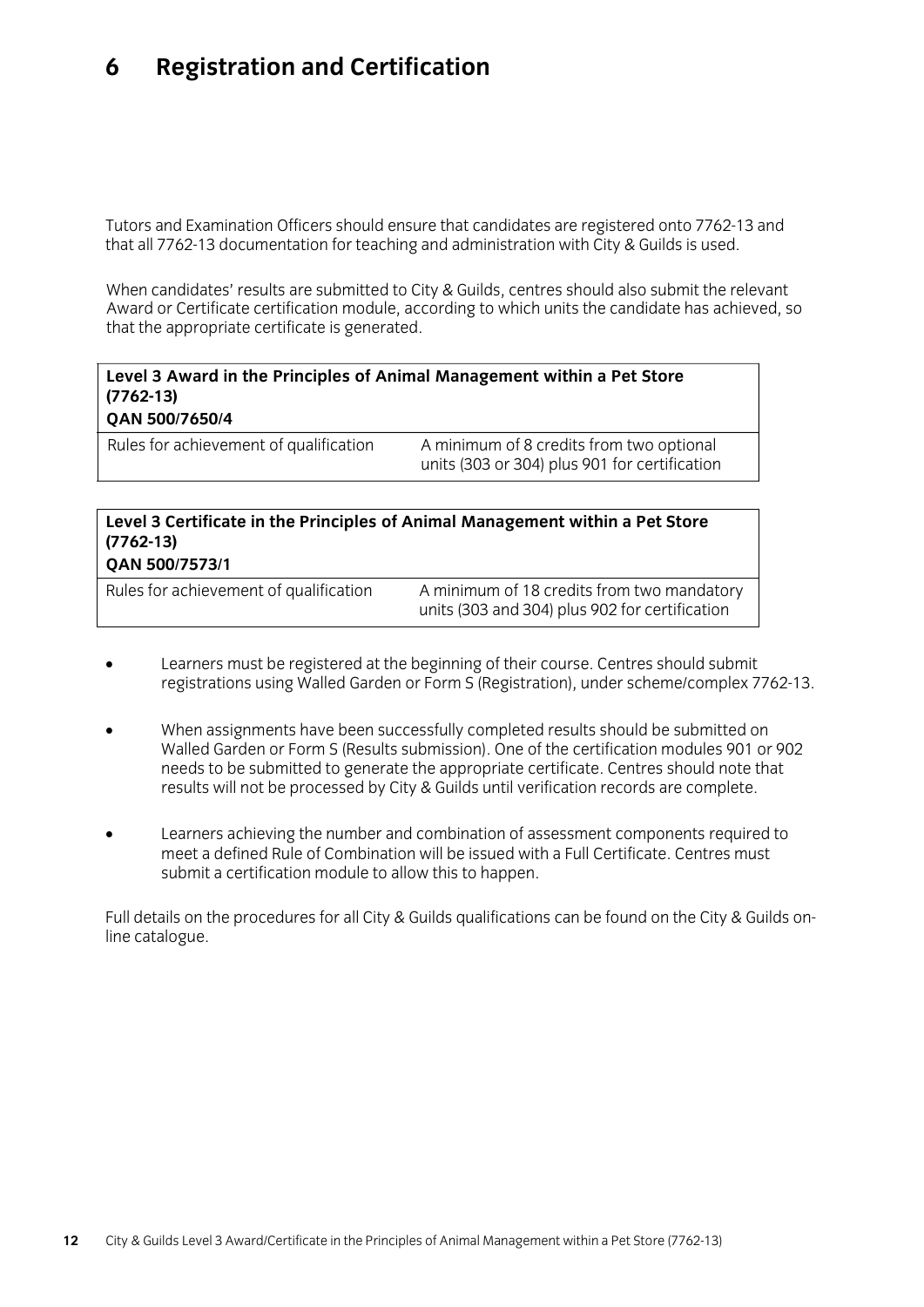### <span id="page-14-0"></span>The principles of animal management within a pet store **Unit 303 pet store**

**Level: 3**

#### Credit value: 10 **Credit value: 10**

## **Rationale**

The learner will be able to have an in depth knowledge and understanding of animal management.<br>This qualification promotes progression within the Sector. Learners can also specialise with This qualification promotes progression within the Sector. Learners can also specialise with particular animal groups. It can be completed as part of the requirements of the Pet Store Licensing System.

The unit covers the identification and biological details of small mammals, cats and dogs, reptiles and amphibians, aquatic species and pet and aviary birds. Sources of supply and selling techniques are also covered with a review of the equipment and accessories required for the wellbeing of are also covered within a review of the equipment and accessories required for the wellsing of different species within the range.

## **Outcomes**

There are five outcomes to this unit. The learner will be able to:

- $1<sub>1</sub>$ describe animal identification and management for small mammals
- $\mathcal{P}$ 2. describe animal identification and management for dogs and cats
- $\overline{3}$ . 3. describe animal identification and management for reptiles and amphibians
- $\overline{4}$ . 4. describe animal identification and management for aquatic species
- $5<sub>1</sub>$ 5. describe animal identification and management for pet and aviary birds.

### **Assessment**

 $\sum_{i=1}^n a_i$  in the Principles of Animal Management with a Peters of Animal Management with a Peters of Animal Management with a Peters of Animal Management with a Peters of Animal Management with  $\sum_{i=1}^n a_i$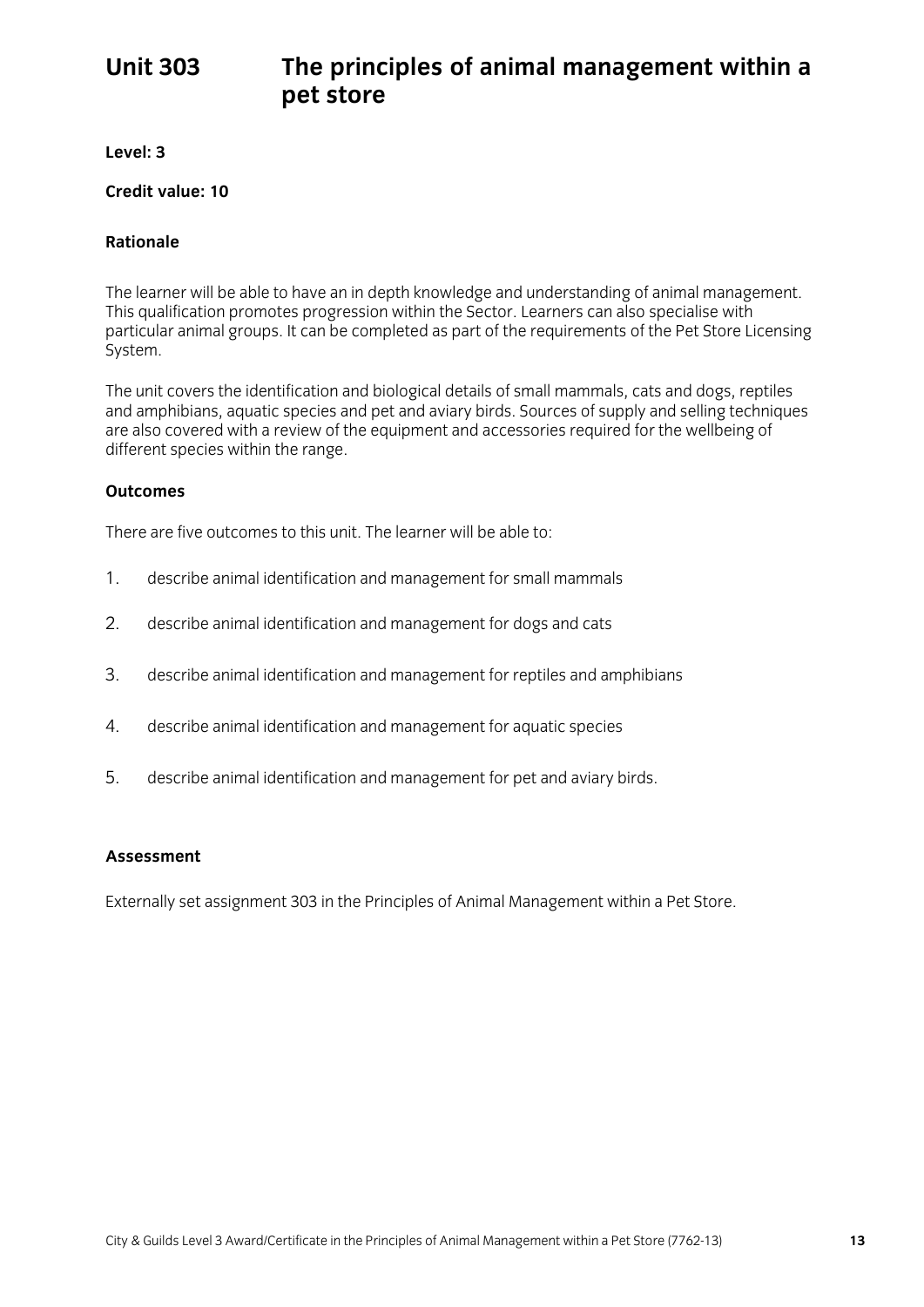## **Outcome 1 Describe animal identification and management for small mammals**

### **Underpinning knowledge**

The learner will be able to:

- $1<sup>1</sup>$ 1. identify breeds within a species
- $\mathcal{D}_{\mathcal{L}}$ outline biological data for small mammals
- $3.$ outline husbandry techniques small mammals
- 4. identify sources of supply of small mammals
- 5. describe selling procedures for small mammals
- review the equipment and accessories required for the keeping and wellbeing of different species of small mammals. 6. different species of small mammals.

### **Range**

### **Animals**

 $R$  and  $R$  proposes  $\mathcal{L}$  and  $\mathcal{L}$  and  $\mathcal{L}$  has  $\mathcal{L}$  and  $R$  and  $R$  and  $R$  and  $R$  and  $R$  and  $R$  and  $R$  and  $R$  and  $R$  and  $R$  and  $R$  and  $R$  and  $R$  and  $R$  and  $R$  and  $R$  and  $R$  and  $R$  and  $R$  rats, fancy mice, chinchillas, degus, ferrets, chipmunks

### **Biological data**

Gestation, birth weight, numbers in litter, weaning age, adult weight, breeding life, life expectancy

### **Husbandry**

Feeding, housing, bedding, handling, sexing, health, cleaning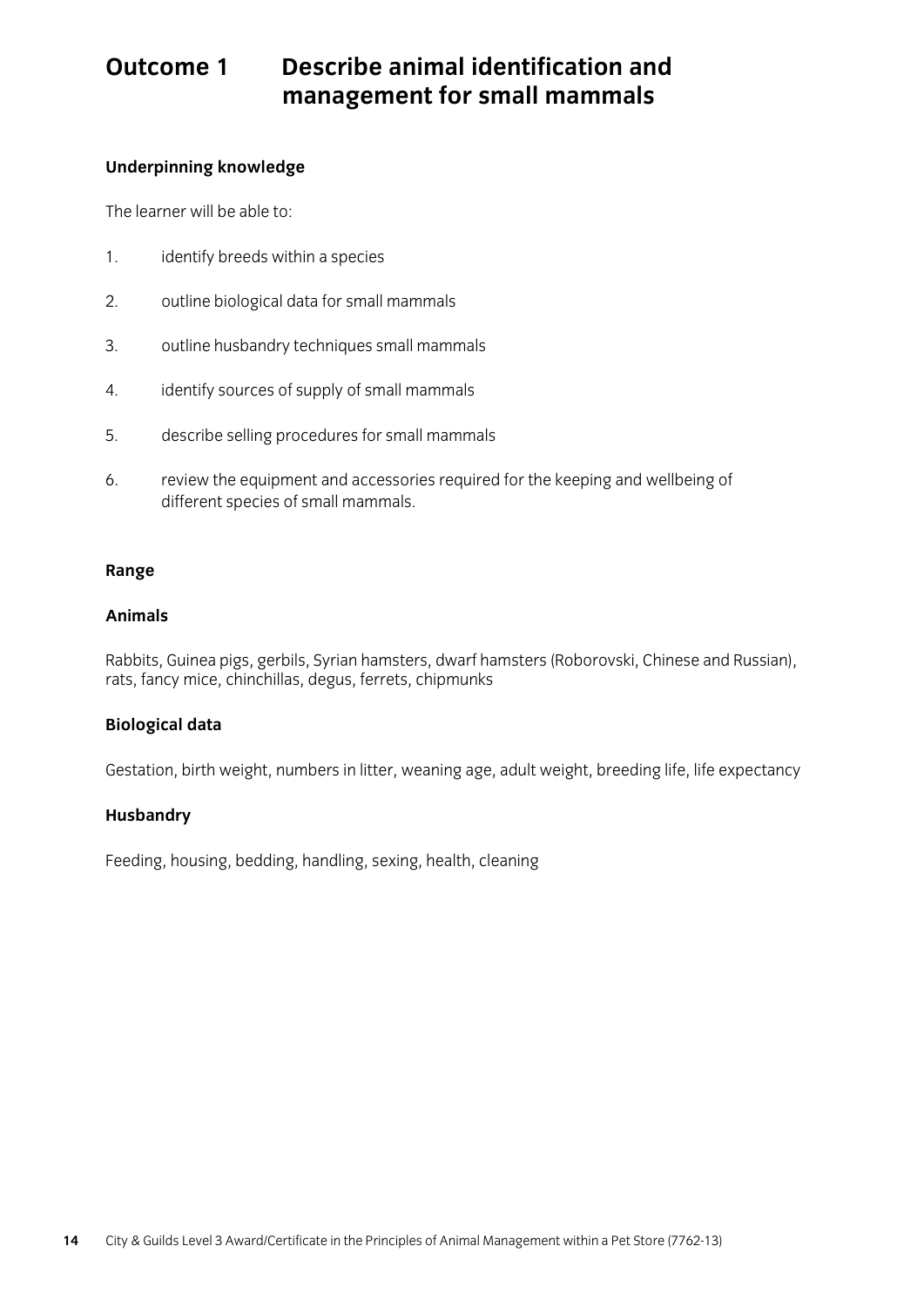## **Outcome 2 Describe animal identification and management for dogs and cats**

### **Underpinning knowledge**

The learner will be able to:

- 1. identify breeds of cats and dogs
- $2.$ 2. outline biological data for dogs and cats
- 3. outline husbandry techniques for dogs and cats
- 4. identify sources of supply of dogs and cats
- describe selling procedures for dogs and cats  $5<sub>1</sub>$
- 6. review the equipment and accessories required for the keeping and wellbeing of dogs and cats.

### **Range**

### **Dogs and cats**

Dogs and puppies, cats and kittens

### **Biological data**

Gestation, birth weight, numbers in litter, weaning age, adult weight, breeding life, life expectancy

### **Husbandry**

Feeding, housing, handling, sexing, health, cleaning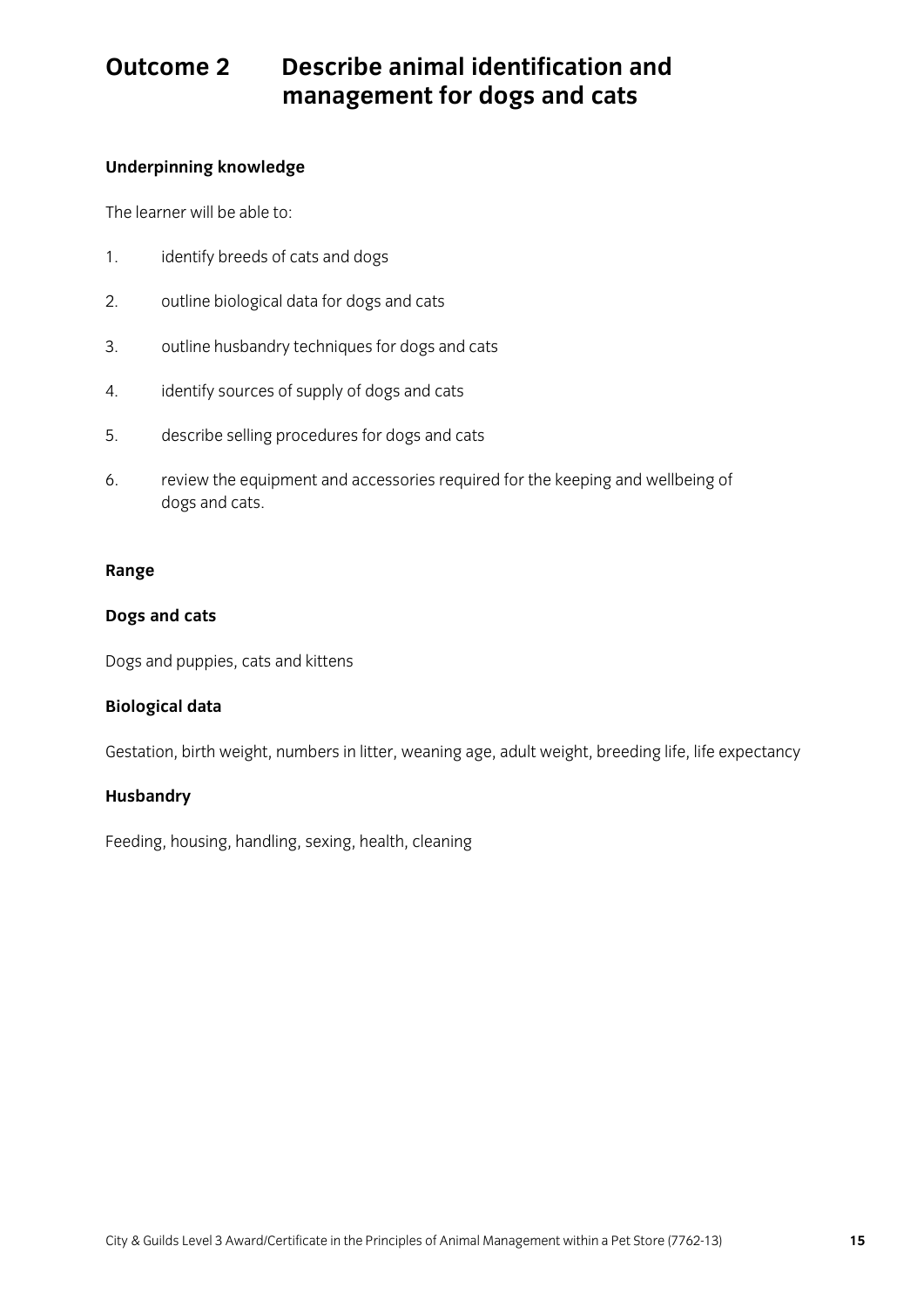### Describe livestock identification and Outcome 3 **Management for reptiles and amphibians management for reptiles and amphibians**

## **Underpinning knowledge**

The learner will be able to:

- $1<sup>1</sup>$ identify species of reptiles and amphibians
- $\overline{2}$ . outline biological data for reptile and amphibian species
- 3. outline husbandry techniques for reptile and amphibian species
- $\overline{4}$  $4.4$  identify sources of supply for reptile and amplitude species
- $5<sub>1</sub>$  $\frac{1}{2}$ . describe selling procedures for replace and amplibian species  $\frac{1}{2}$
- 6.  $\frac{1}{2}$  review the equipment and accessories required for the keeping of the keeping and amphibian species different species of reptile and amphibian species.

#### **Range**

### **Reptiles and amphibians**

Snakes - Royal Pythons, Garter Snake, King Snake, Rosy Boa, Corn snake

Lizards - Leopard Gecko, Crested Gecko, Yemen Chameleon, Bearded Dragon, Water Dragon, Green and Brown Anoles, Blue tongued Skink, Berber

Chelonians - Tortoises, Horsfield Tortoise, Painted Turtles, Map Turtles

Amphibians - Axolotls, Whites Tree Frogs, Fire Bellied Toads, Horned Frogs, Fire salamander

#### **Biological data**

 $\frac{1}{2}$  cycle, breeding  $\frac{1}{2}$ 

### **Husbandry**

Feeding, housing, cleaning, heating, lighting, humidity, ventilation, handling, hibernation, health, sexing

#### **Legislations**

Endangered Species (Import and Export) Act 1976, the Control of Trade in Endangered Species  $($ ener een en $'$ , regulations 1997, EU Regulation 1/2005 - Welfare of Animals (Transport) 2006  $($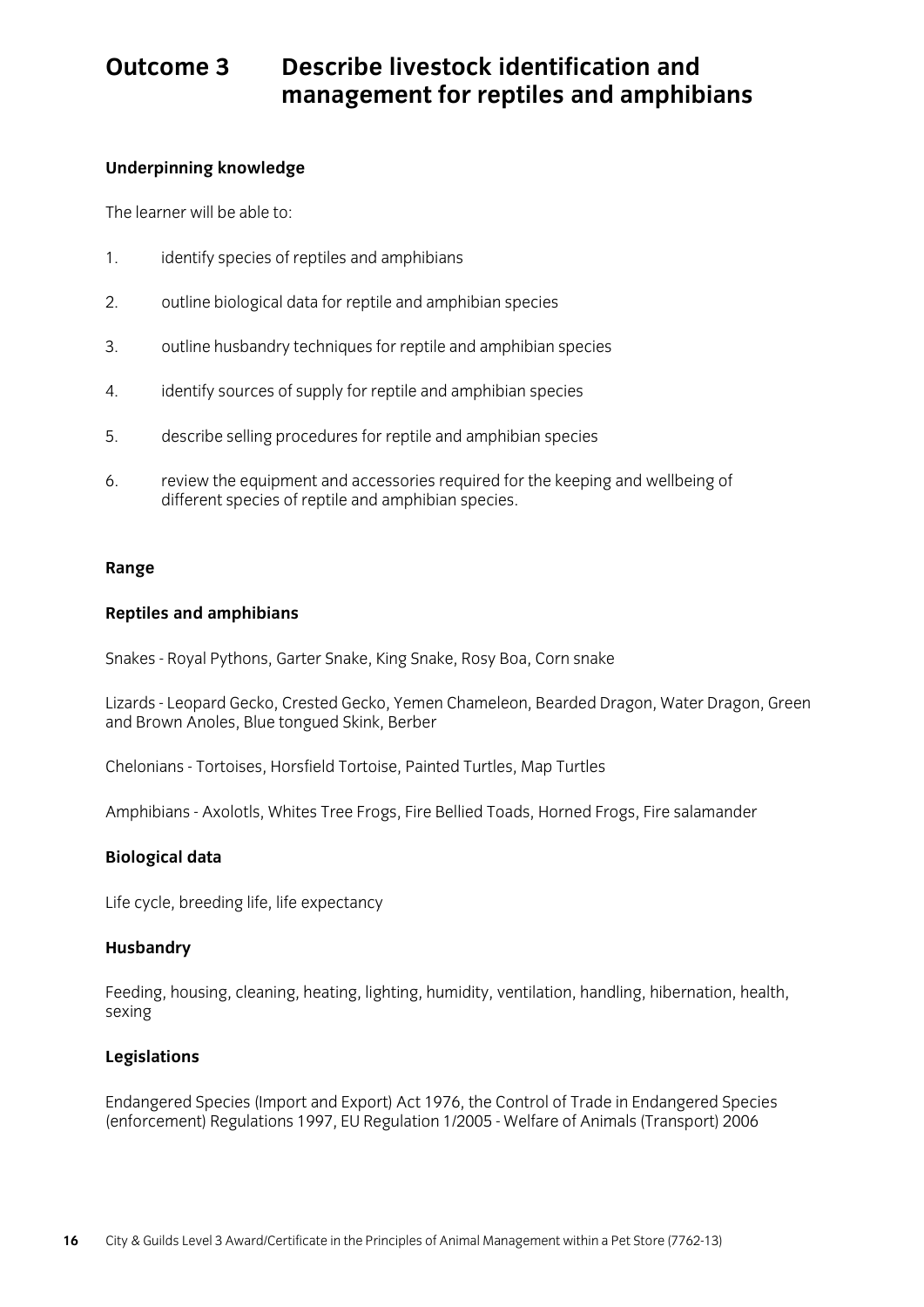### Describe livestock identification and Outcome 4 **Management for aquatic species management for aquatic species**

## **Underpinning knowledge**

The learner will be able to:

- 1. identify species of ornamental fish
- 2. outline husbandry techniques for ornamental fish
- $\frac{1}{2}$ . identify sources of supply of ornamental fish
- $\sigma$  describes for oriental fisher selling procedures for order  $\sigma$
- 5.  $\frac{1}{2}$  review the equipment and accessories required for the keeping and wellof different species of ornamental fish.

### **Range**

#### **Ornamental fish Ornamental fish**

• **Cold water:**

 $\sum_{i=1}^{n}$ 

### • **Tropical freshwater:**

Guppy, Black Molly, Neon Tetra, Congo Tetra, Piranha, White cloud mountain minnow, Zebra<br>danio, Tiger barb, Cherry barb, Tinfoil barb, Red tail black shark, Dwarf Gourami, Siamese fighting fish, Angel fish, Kribensis, Firemouth Cichlid, Blue Zebra Cichlid, Bronze corydoras, fighting fish, Angel fish, Kribensis, Firemouth Cichlid, Blue Zebra Cichlid, Bronze corydoras, Clown loach, Plecostomus

### **Husbandry techniques**

Feeding, setting up systems, heating, lighting, filtration, decoration, gravel, water quality and<br>stocking densities, hygiene, diseases, handling stocking densities, hygiene, diseases, handling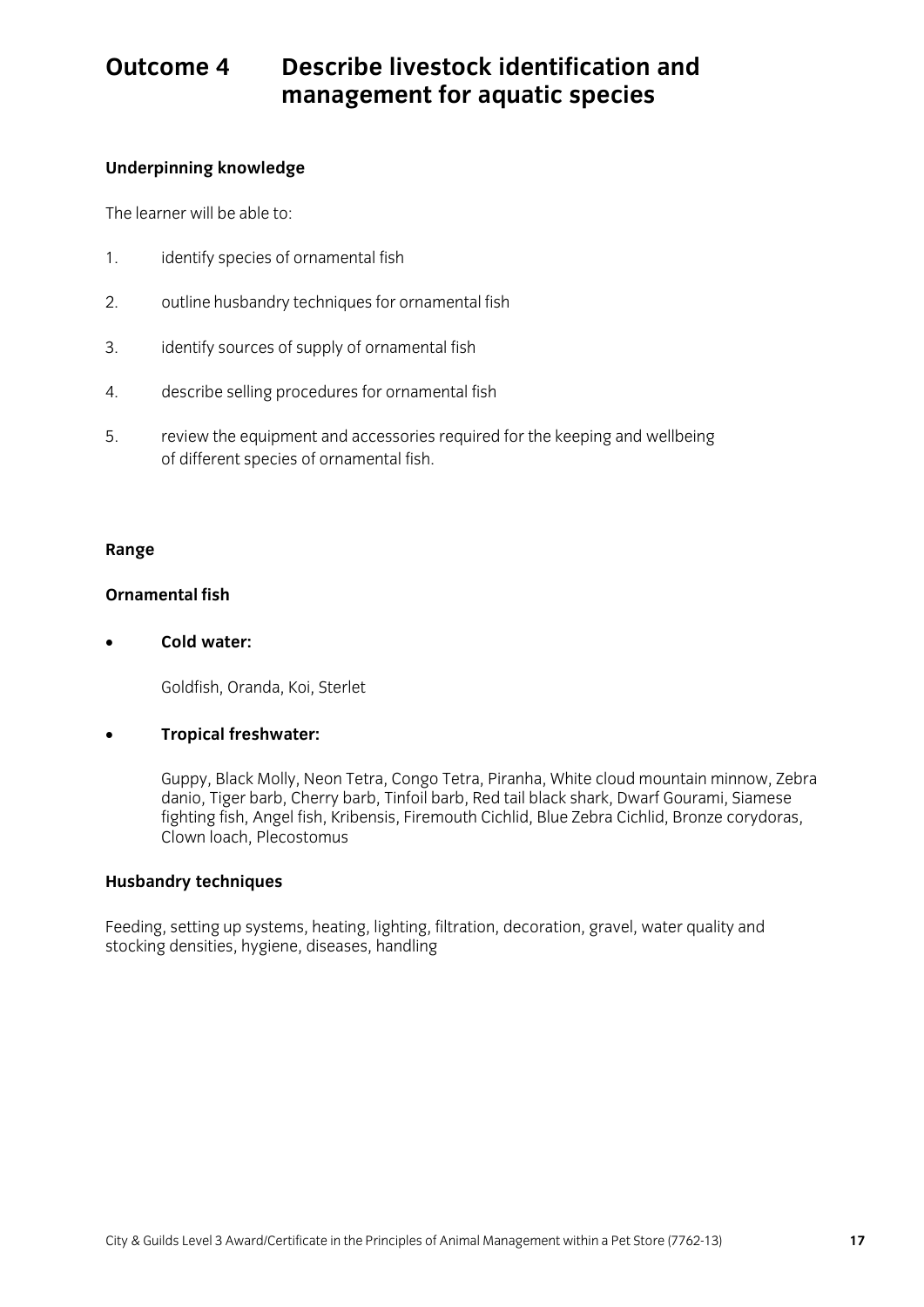### Describe livestock identification and Outcome 5 **Outcome 5 Describe livestock identification and management for pet and aviary birds**

### **Underpinning knowledge**

The learner will be able to: The learner will be able to:

- $1<sup>1</sup>$  $\frac{1}{2}$ . identify varieties of per and aviary birds
- 2. outline biological data for a range of species of pet and aviary birds
- $3.$ outline husbandry techniques for pet and aviary birds
- 4. identify sources of supply for pet and aviary birds
- 5 describe selling procedures for pet and aviary birds
- 6.  $\frac{1}{2}$ . review the equipment and accessories required for the keeping and  $\frac{1}{2}$ species of pet and aviary birds.

### **Range**

### **Pet and aviary birds**

Parrots - African Grey Parrots, Amazon Green Parrot, Cockatoo, Macaw Parakeets - Ring Necked Parakeets, Budgerigars, Cockatiels, Lovebirds Finches - Zebra Finches, Bengalese Finches Canaries<br>Waxbills: Red eared, Orange Cheeked Doves - Diamond Doves Ouails - Chinese Painted Softbills - Mynahs, Peking Robin Softanie - Myname, Peking Robin.<br>Noctor foodors - Lorikoets, topo. nectar feeders - Lorike et anagers, sugar birds, subirdis, humming birds, humming birds, humming birds, humming birds, humming birds, humming birds, humming birds, humming birds, humming birds, humming birds, humming birds Chickens

### **Husbandry techniques**

Feeding, housing, cleaning, handling, sexing, health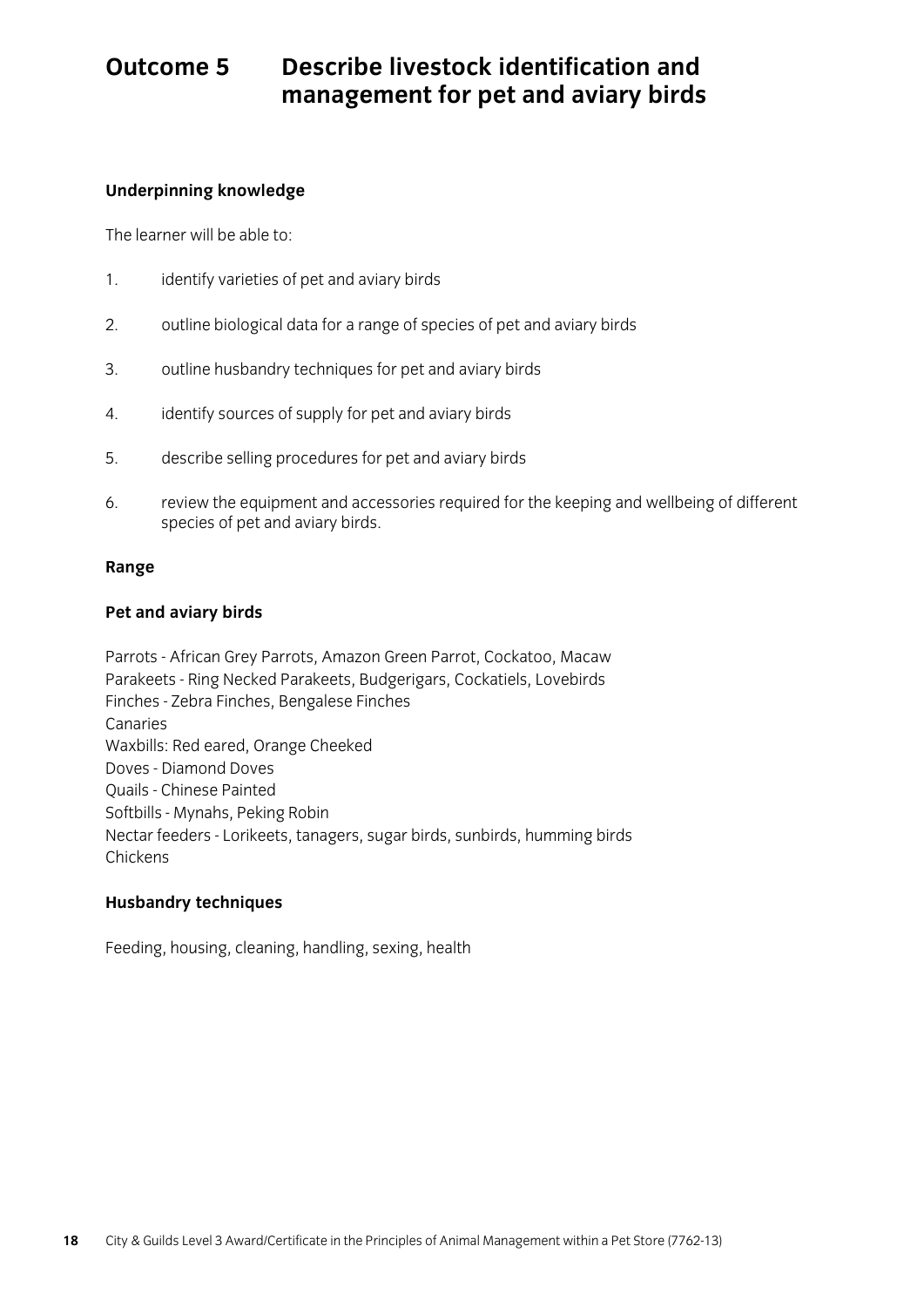### <span id="page-20-0"></span>**Unit 304**

## **Unit 304 The principles of pet store management systems and procedures**

**Level: 3**

#### Credit value: 8 **Credit value: 8**

#### **Rationale Rationale**

The learner will be able to outline relevant legislation relating to the supervision, care, health, welfare and wellbeing of animals and staff within a pet store environment. It is aimed at those already employed or seeking employment in a Supervisory or Management capacity in the sector. It can be used as progression from level 2 programmes. It can be completed as part of the requirements of the Pet Store Licensing System. requirements of the Pet Store Licensing System.

The unit covers differences between classes of animals, their wellbeing and health checks. The unit provides learners with knowledge on health and hygiene routines, animal nutritional requirements, preventative treatments and stocking densities. The signs of common diseases and parasites and their treatments are also covered their treatments are also covered.

The unit covers the legislation that relates to pet store management. It will also give learners<br>knowledge on the employment and training of staff, health and safety issues, customer relations, licensing and financial systems, design, layout, and stock control.  $\frac{1}{2}$  and  $\frac{1}{2}$  systems, design, layout, and stock control.

### **Outcomes**

There are 3 outcomes to this unit. The learner will be able to:

- $1$ 1. review animal health and hygiene problems, requirements and procedures
- 2. outline pet trade legislation in relation to companion animals, the workplace and retailers and consumers
- $3<sub>1</sub>$ 3. describe management systems and procedures within the pet store environment.

#### **Assessment Assessment**

Externally set assignment 304 in the Principles of Pet Store Management Systems and Procedures.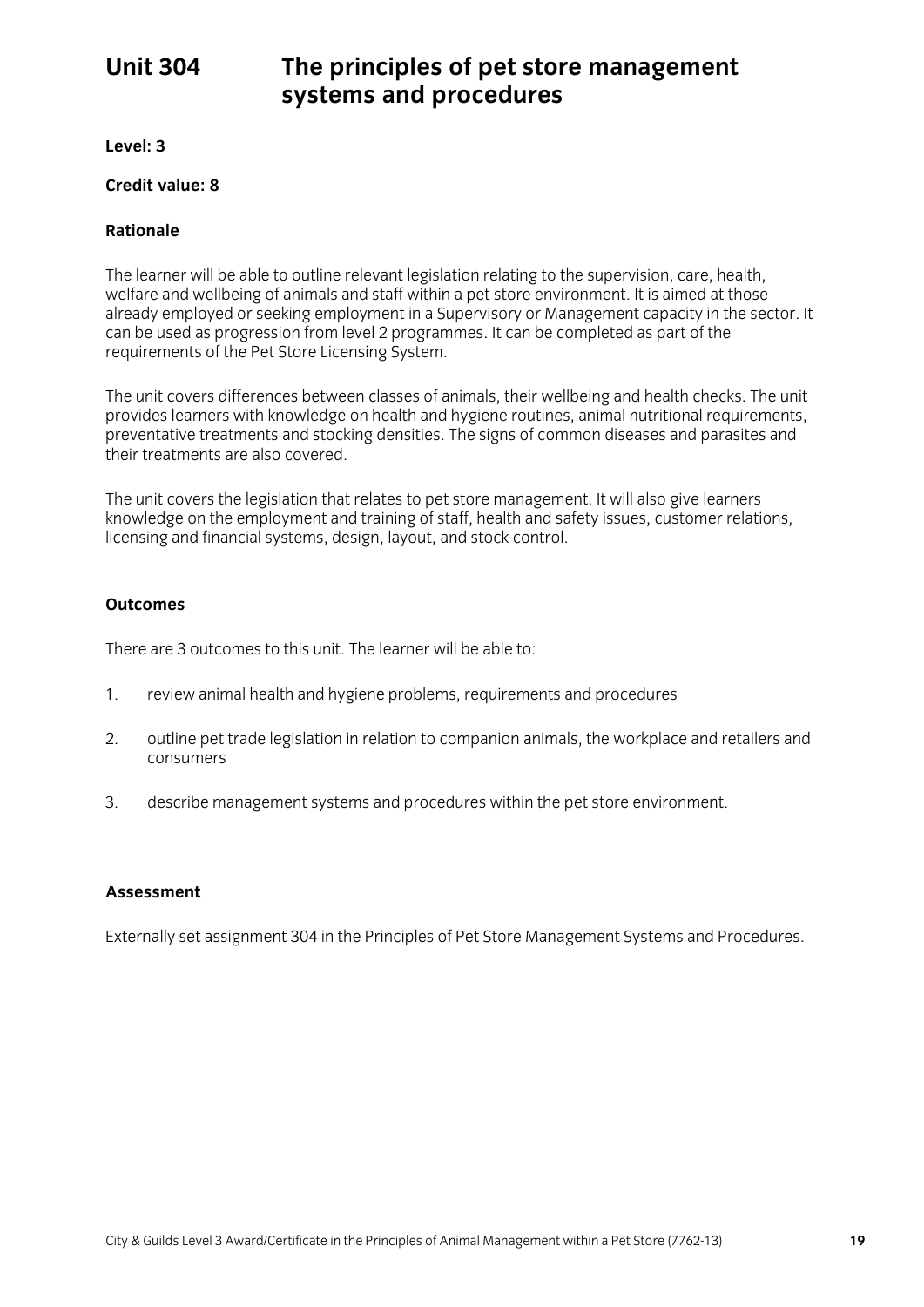### **Review animal health and hygiene problems, requirements and procedures** Outcome1 **requirements and procedures**

### **Underpinning knowledge**

The learner will be able to: The learner will be able to:

- 1. explain the differences between classes of animals
- $\overline{2}$ . define the term disease 2. define the term disease
- $\overline{3}$ . 3. describe how to perform a health check
- 4. outline the principles of caring for sick animals
- 5. 5. explain health and hygiene routines and preventative treatments for animals
- 6. identify common parasites found in a pet store environment
- 7. describe the clinical signs of infestation and the treatments
- 8. explain the principles of the nutritional requirements of animals
- 9. explain stocking densities and where information relating to this may be found.

### **Range**

### **Classes**

Vertebrates, invertebrates

#### **Disease Disease**

Contagious, infectious, zoonotic, notifiable, transmission routes, signs of ill health, observation of stock, health checks

### **Hygiene**

 $G$  coat types, term, ears  $G$ , ears  $G$ , prevents, prevents, prevents, exercise facilities facilities and disposal of excreta and solled bedding kittens), cleaning routines and disposal of excreta and soiled bedding

### **Parasites**

- Internal round worms, tape worms, flukes
- External fleas, mites, ticks

### **Caring for sick animals**

Isolation, administering medicines, euthanasia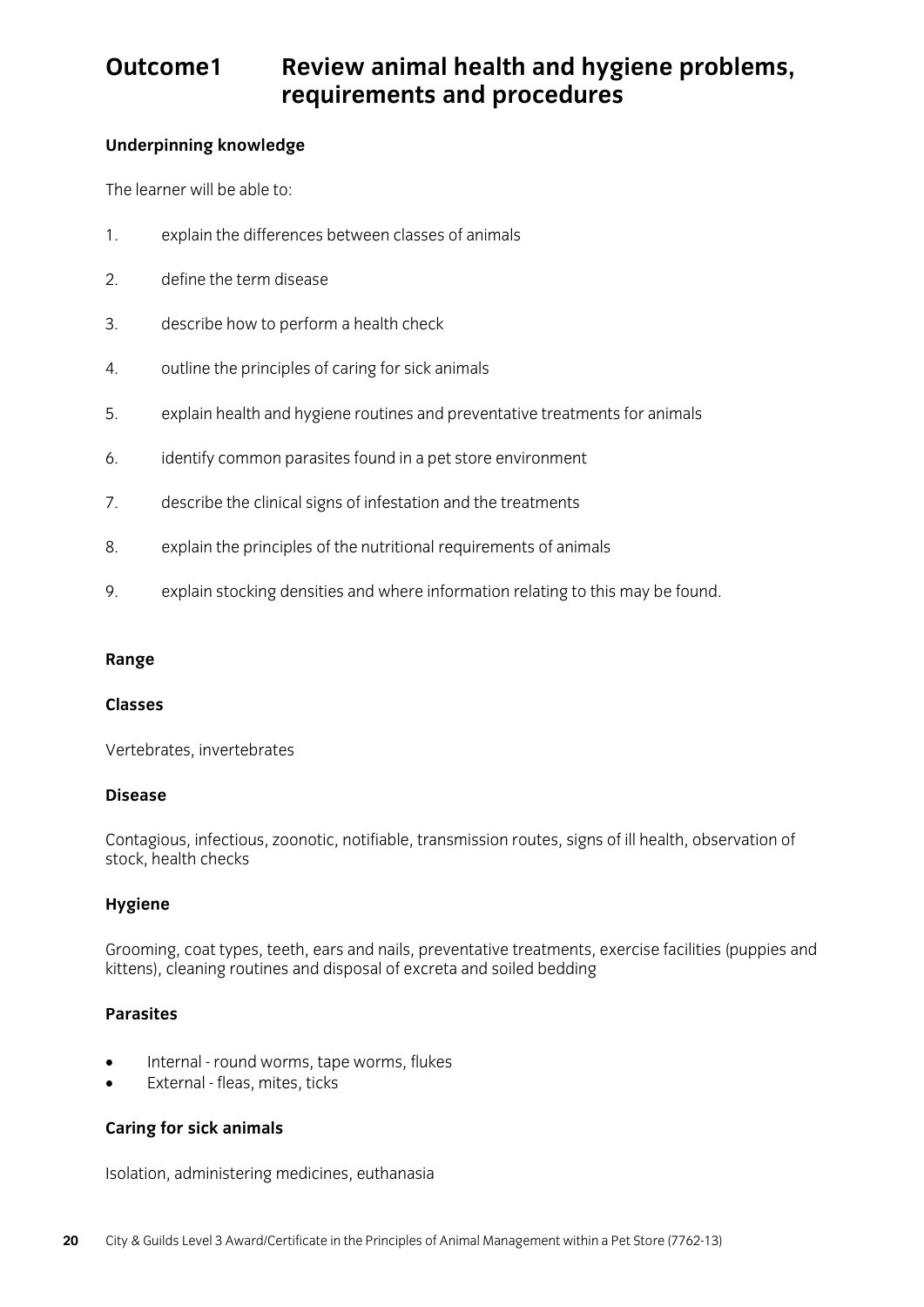## **Outcome1 Review animal health and hygiene problems, requirements and procedures**

### **Nutrition**

Feeding behaviour, types of food, feeding regimes, food storage

### **Stocking densities**

Small mammals, cage birds, reptiles and amphibians, ornamental fish (water quality criteria)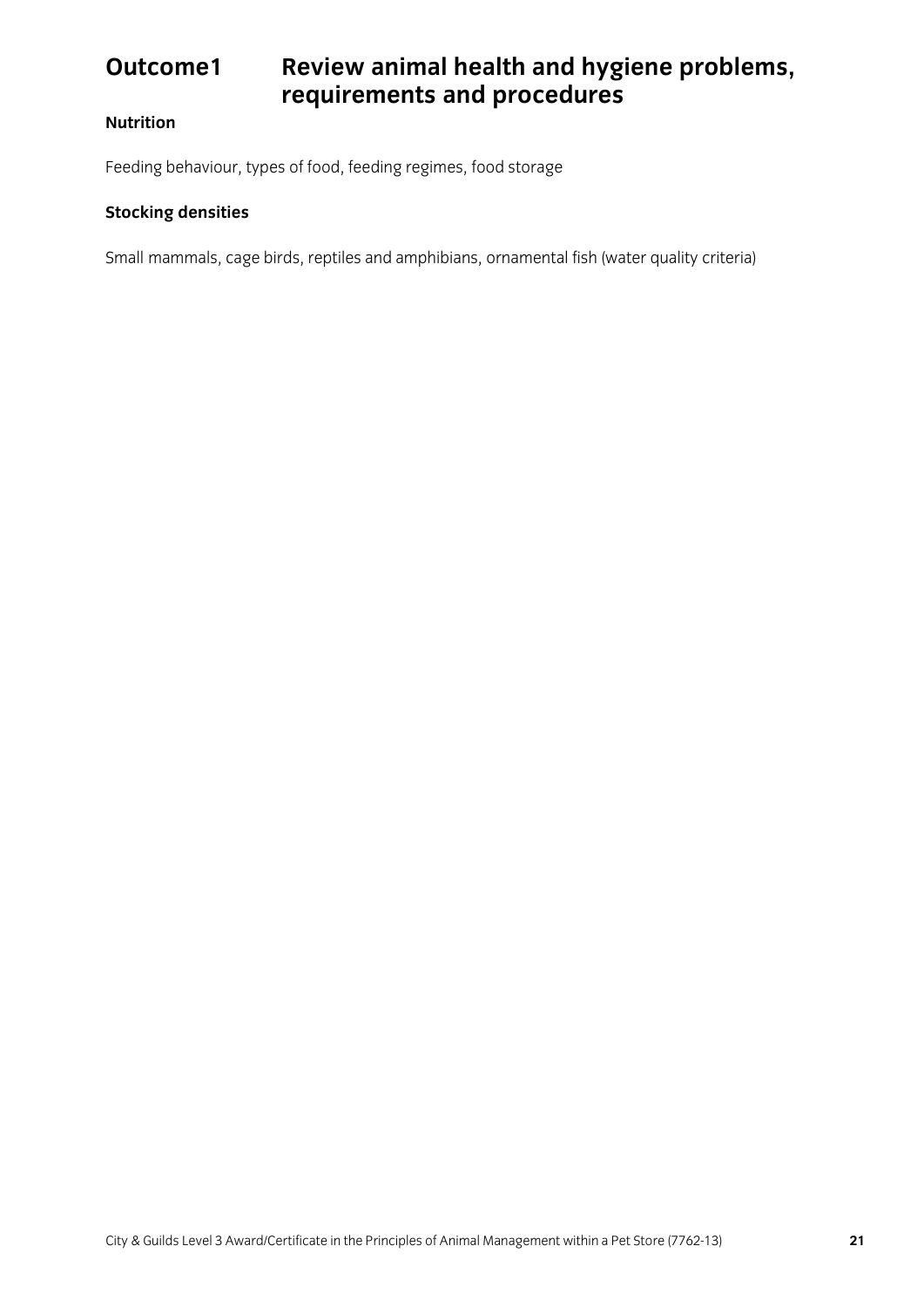### **2** Outline pet trade legislation in relation to companion animals, the workplace and Outcome 2 **retailers and consumers retailers and consumers**

### **Underpinning knowledge**

The learner will be able to: The learner will be able to:

- 1. outline legislation relating to companion animals
- $2.$ outline legislation relating to the workplace
- 3. outline legislation relating to retailers and consumers.

### **Range**

### **Legislation – companion animals**

The Protection of Animals Act, the Control of Trade in Endangered Species (enforcement)<br>Regulations 1997, Pet Animals Act, Wildlife and Countryside Act, Welfare of Animals during Transit Order, Animals Act, Zoonosis Order, Veterinary Surgeons Act, Veterinary Medicines Regulations, Animal Welfare Act, Anomaly Health and Welfare Act (Scotland), Dangerous Wild Animals, The Pet Animals Act, The Dangerous Dog Act, Breeding and Sale of Dogs (Welfare) Act and Welfare in Transport of Regulation (EC)  $T_{\rm c}$  and  $\mu$  of  $\sigma$  and  $\sigma$   $\sigma$   $\sigma$   $\sigma$ 

### **Legislation – workplace**

Health and Safety at Work, COSHH, Consumer Protection, Equal Opportunities, Minimum Wage,<br>Disability Act, The Offices and Shops Act, Employer Liability, Fire Precaution Act, Electricity at Work Regulations, Environmental Protection Act, Manual Handling Operations Regulations, Health and Safety (Display Screen Equipment) Regulations, Management of Health and Safety at Work Regulations, Provision and Use of Work Equipment Regulations, Workplace Regulations, Personal Protective Equipment at Work, Reporting of Injuries, Diseases and Dangerous Occurrences (RIDDOR) Protective Equipment at Work, Reporting of Injuries, Diseases and Dangerous Occurrences (RIDDOR)

#### **Legislation – retailers and consumers**

Consumer Protection Act, Trade Description Act, Sale and Supply of Goods Act, General Product goods, Pet Shop Licence, Livestock Register purchases and sales, Weights and Measures Act  $g^{2\tan}$ , Pet Shop Licence, Licence, Licence, Measures  $\alpha$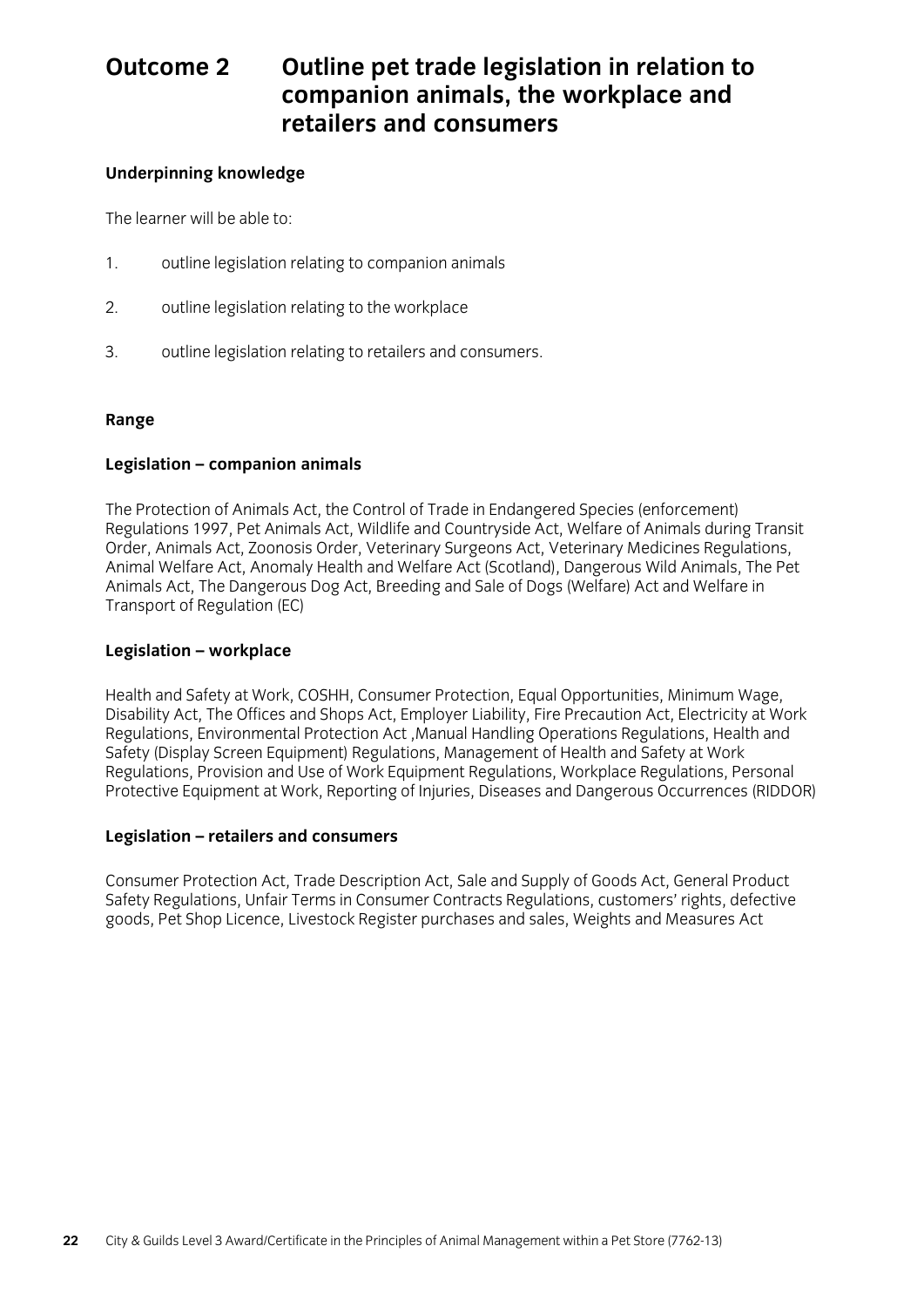## **Outcome 3 Describe management systems and procedures within the pet store environment**

### **Underpinning knowledge**

The learner will be able to: The learner will be able to:

- 1. review store location, design and layout
- $\overline{2}$ . outline the financial procedures and systems
- $\overline{3}$ . 3. describe the principles of stock control
- 4. describe the principles of staff employment and training
- 5. describe emergency procedures in relation to the pet store environment
- $6<sub>1</sub>$ 6. outline the principles of good customer care
- 7. review the licensing inspection system.

### **Range**

### **Location, design and layout**

Shop design, size, marketing, displays, promotions, product range, displays and image

## **Financial procedures**

Accounts, petty cash, cash flow forecast, costing and pricing, handling payments, taxation - PAYE, VAT, EPOS

#### **Stock control Stock control**

Stock rotation, out of date stock, receiving orders

### **Staff employment and training**

Contracts of employment, training, employment of minors, equal opportunities, health and safety

### **Emergency procedures**

Fire, accidents

### **Customer care**

Complaints, repeat trade, pet care advice leaflets, Model Standards Conditions and Codes of Practice, related animal groups and societies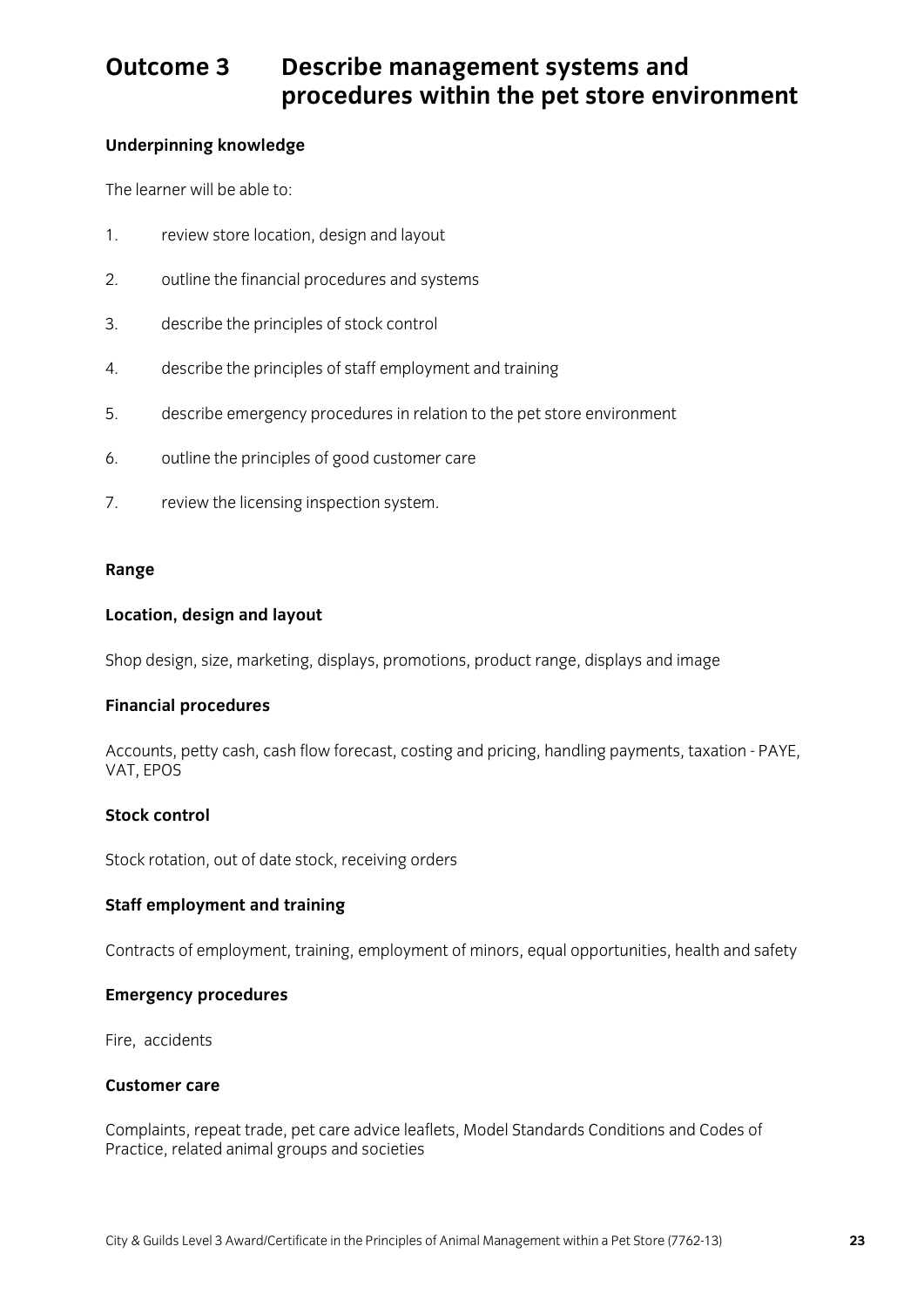## **Outcome 3 Describe management systems and procedures within the pet store environment**

### **Licensing inspection**

Inspection system as determined by current legislation, records and administration, licence

### **Business Types**

Sole trader, partnership, franchise, limited company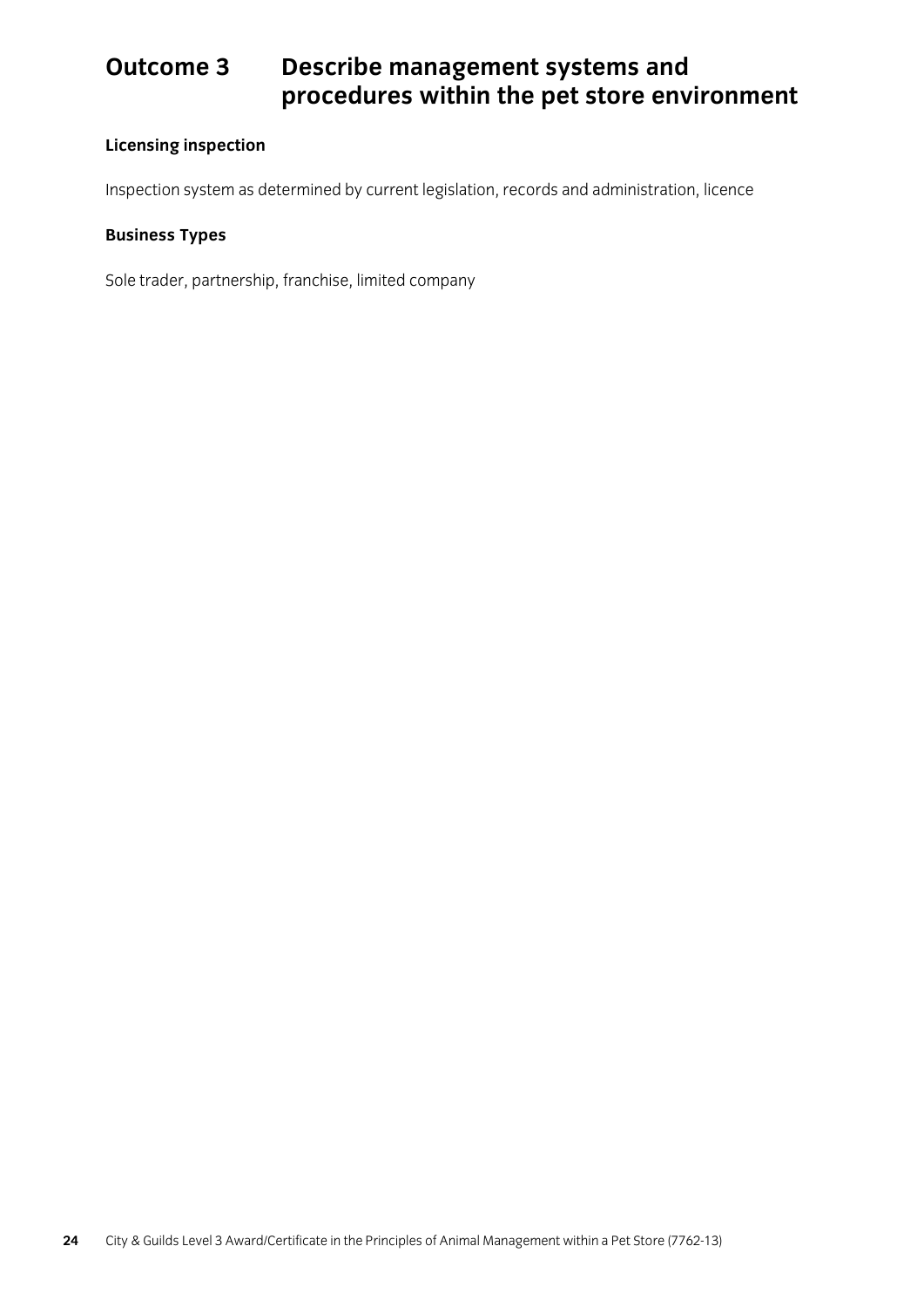# <span id="page-26-0"></span>**Appendix 1 Sources of general information**

The following documents contain essential information for centres delivering City & Guilds qualifications. They should be referred to in conjunction with this handbook. To download the documents and to find other useful documents, go to the **Centres and Training Providers** homepage on www.cityandguilds.com. **homepage** on **www.cityandguilds.com**.

**Centre Manual – supporting customer excellence** contains detailed information about the processes which must be followed and requirements which must be met for a centre to achieve tapproved centre' status, or to offer a particular qualification. Specifically, the document includes Sections on:

- The centre and qualification approval process and forms<br>• Assessment verification and examination roles at the ce
- Assessment, verification and examination roles at the centre
- Registration and certification of learners
- Non-compliance
- Complaints and appeals
- Equal opportunities
- Data protection
- Frequently asked questions.

**Ensuring quality** contains updates and good practice exemplars for City & Guilds assessment and policy issues. Specifically, the document contains information on:

- policy issues. Specifically, the document contains information on: Management systems
- Maintaining records
- **Assessment**
- Internal verification and quality assurance
- **External verification.**

*Access to Assessment & Qualifications* provides full details of the arrangements that may be  $r_{\rm eff}$  and  $r_{\rm eff}$  and  $r_{\rm eff}$  are eligible for learners who are eligible for learners who are eligible for learners who are eligible for learners who are eligible for learners who are eligible for learners who are el adjustments in assessment.

The **centre homepage** section of the City & Guilds website also contains useful information such

- *Walled Garden* Find out how to register and certificate learners on line
- 

**Events**<br>Contains dates and information on the latest Centre events

• Online assessment<br>Contains information on how to register for a assessments Contains information on how to register for e-assessments.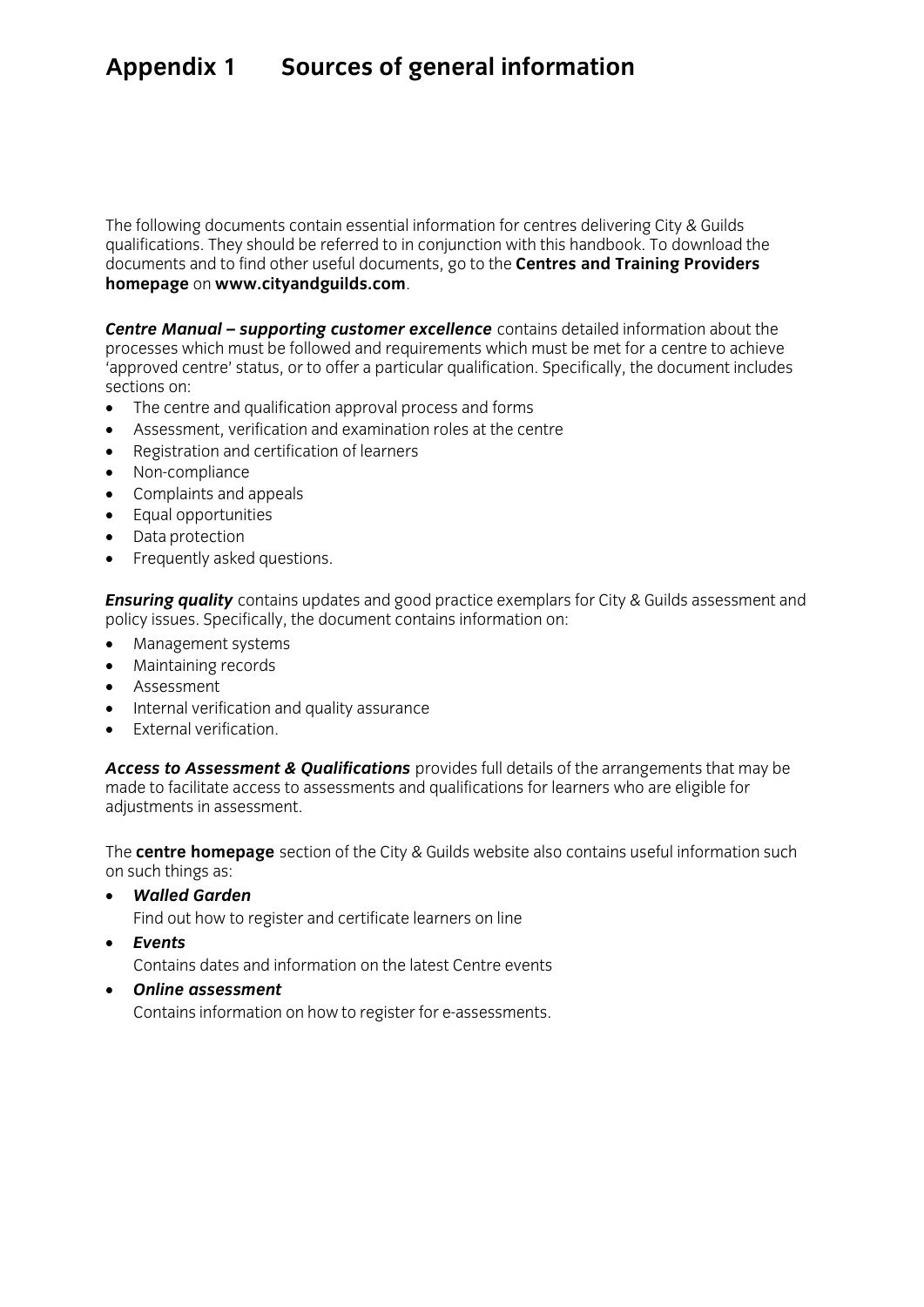### **Useful contacts**

| <b>UK learners</b><br>General qualification information                                                                                                                                                    | $T: +44(0)8445430033$<br>E: learnersupport@cityandguilds.com                                                               |
|------------------------------------------------------------------------------------------------------------------------------------------------------------------------------------------------------------|----------------------------------------------------------------------------------------------------------------------------|
| <b>International learners</b><br>General qualification information                                                                                                                                         | $T: +44(0)8445430033$<br>$F: +44(0)2072942413$<br>E: intcg@cityandguilds.com                                               |
| <b>Centres</b><br>Exam entries, Registrations/enrolment,<br>Certificates, Invoices, Missing or late exam<br>materials, Nominal roll reports, Results                                                       | $T: +44(0)8445430000$<br>$F: +44(0)2072942413$<br>E: centresupport@cityandguilds.com                                       |
| <b>Single subject qualifications</b><br>Exam entries, Results, Certification, Missing or<br>late exam materials, Incorrect exam papers,<br>Forms request (BB, results entry), Exam date<br>and time change | $T: +44(0)8445430000$<br>$F: +44(0)2072942413$<br>F: +44 (0)20 7294 2404 (BB forms)<br>E: singlesubjects@cityandguilds.com |
| <b>International awards</b><br>Results, Entries, Enrolments, Invoices, Missing<br>or late exam materials, Nominal roll reports                                                                             | $T: +44(0)8445430000$<br>$F: +44(0)2072942413$<br>E: intops@cityandguilds.com                                              |
| <b>Walled Garden</b><br>Re-issue of password or username, Technical<br>problems, Entries, Results, E-assessment,<br>Navigation, User/menu option, Problems                                                 | $T: +44(0)8445430000$<br>$F: +44(0)2072942413$<br>E: walledgarden@cityandguilds.com                                        |
| <b>Employer</b><br>Employer solutions, Mapping, Accreditation,<br>Development Skills, Consultancy                                                                                                          | $T: +44(0)1215038993$<br>E: business_unit@cityandguilds.com                                                                |
| <b>Publications</b><br>Logbooks, Centre documents, Forms, Free<br>literature                                                                                                                               | $T: +44(0)8445430000$<br>$F: +44(0)2072942413$                                                                             |

 $\sum_{i=1}^{n}$  Guilds provides email: **feedbackandcomplaints@cityandquilds com** City & Guilds provides, email: **feedbackandcomplaints@cityandguilds.com**